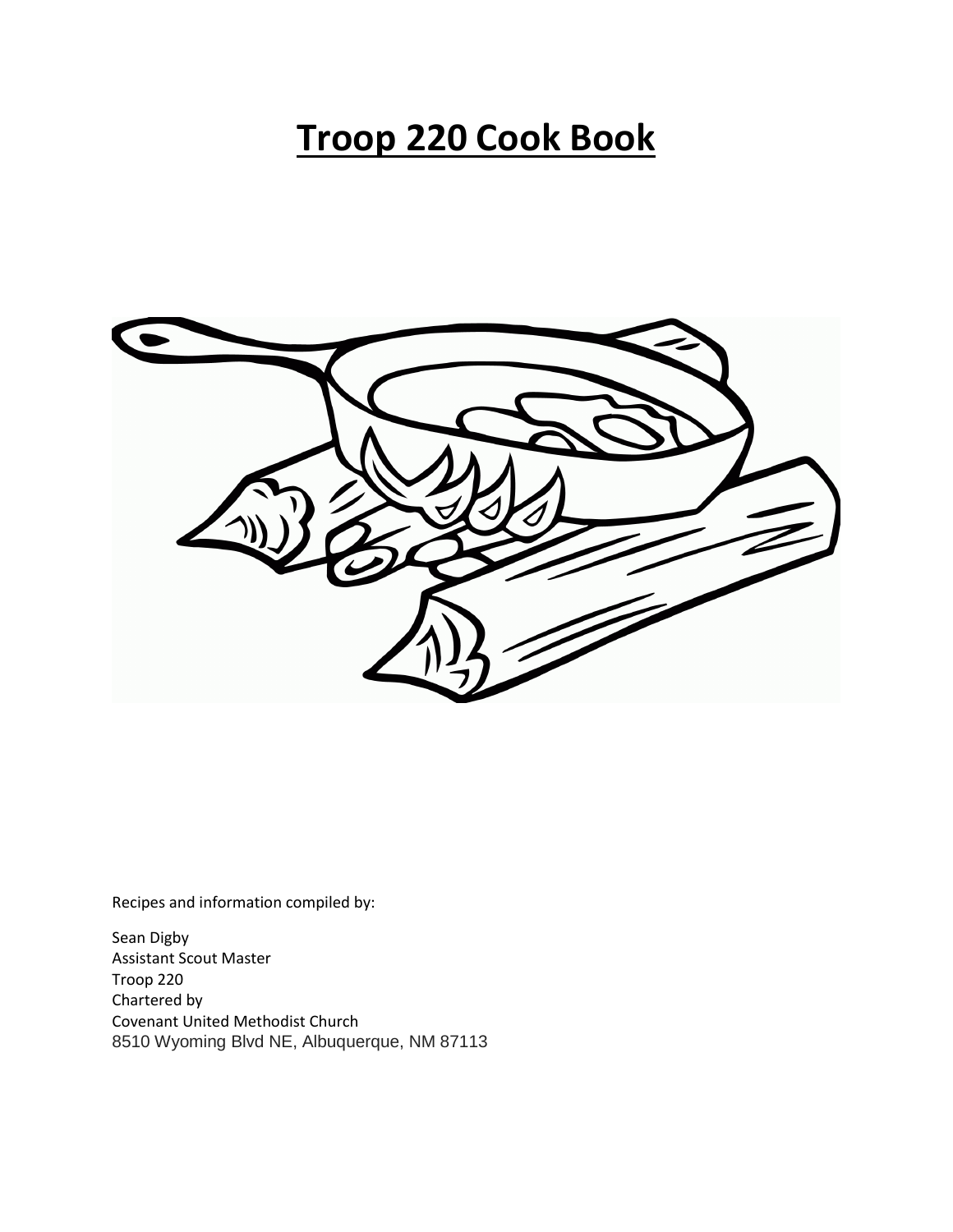## **Contents**

### **Planning, Measuring etc…**

### **Car Camp Options**

#### Breakfast Meals

New Mexico Omelet Crescent Rolls on a Stick Ranch House Potatoes Hash Tortillas One Pot Breakfast Burritos Scrambled Egg Variations Skillet Breakfast Hash Mountain Man Breakfast

#### Dinner Meals

One Pot Dinners

Frontier Dinner Rice N' Chicken Chicken Fried Rice Spanish Fried Rice Scoutmaster Stew Tortilla Italliano Mac and......... **Nachos** Texas Ranger Stew Mexican Rice & Beef Chili Mac Beef Stroganoff Dad's Chili Frito Pie Arroz con Pollo Chicken Quesadillas Cheeseburger Rice One Pot Dinner Mix and Match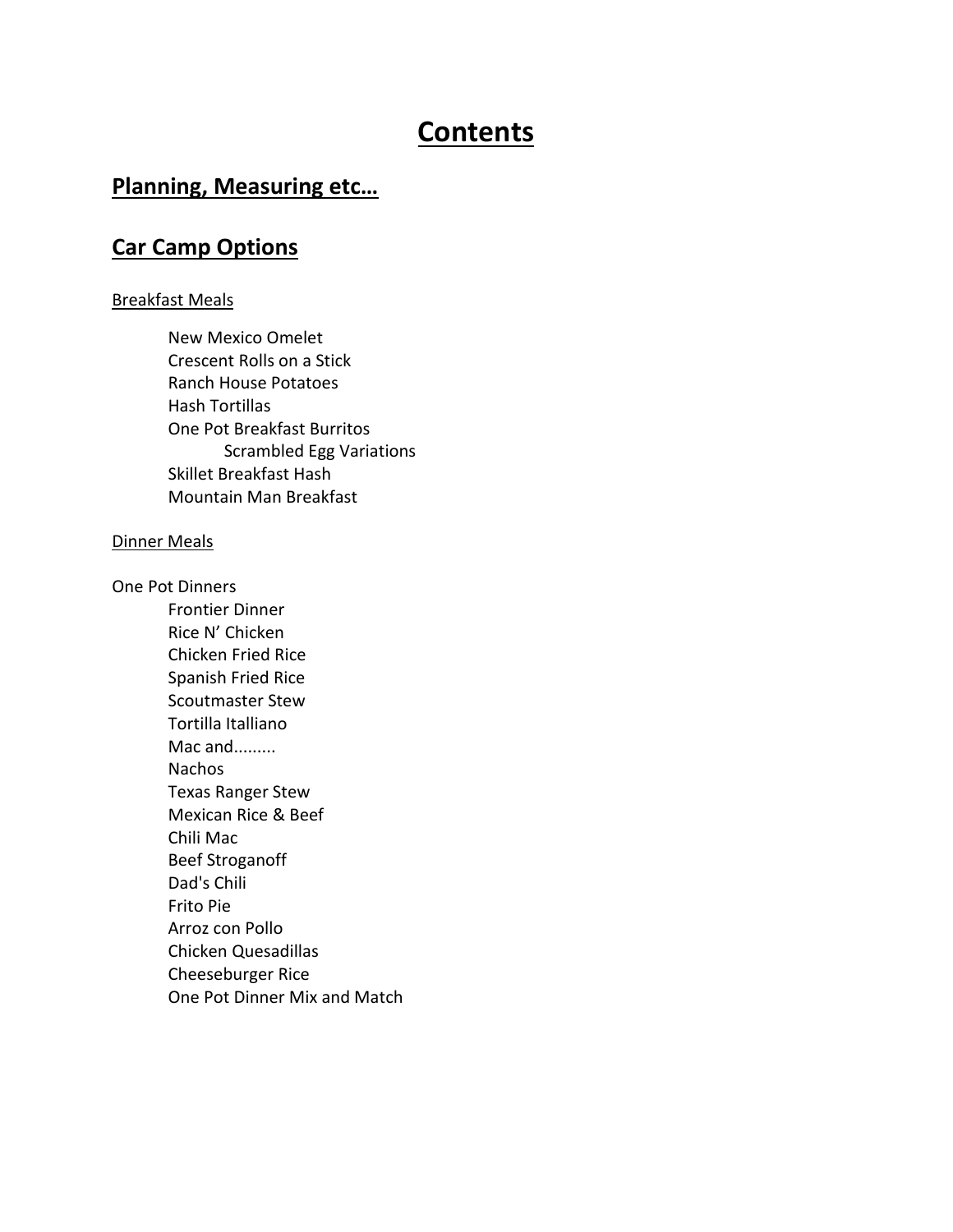#### Dutch Oven Dinners

Cooking with coals – Dutch Oven How To Rayado Biscuits (Use as a side dish) Cimaron Cinnamon Rolls (Use as Breakfast or desert) Turkey and Stuffing Pie Guadeloupe Chili Pie Lasagna Pie Chicken and Stuffing Bake Chili Pie Chili Rice Casserole Kit Carson Pie

#### Foil Meals

Drugstore wrap: Foil Meal How To Boy Scout Potatoes Baked Apple Mountain Melts Cheese Potatoes in a Parcel

#### Campfire cooking

Crescent Rolls on a Stick

#### **Desserts**

Baked Bananas Trail Cobbler Apple Rings Foiled Again Apples. Dutch Oven cake Instant Pie Chocolate Tortillas

Backpacking and trail food

GORP and Snacks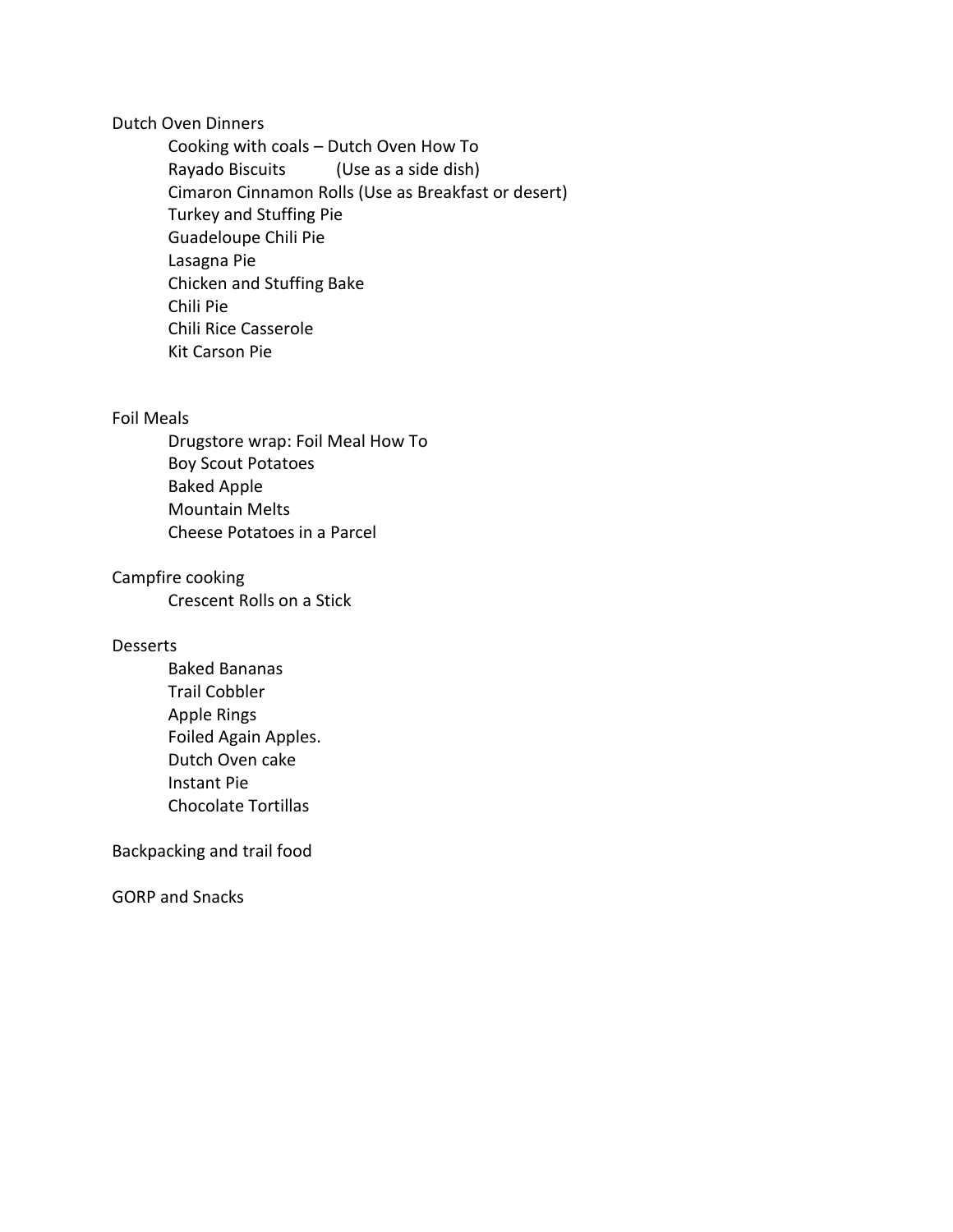## **Planning, Measuring, etc…**

### **General Commandments on trail cookery:** *go light, no fuss, no mess*

| What! pop-tarts for supper again?              |
|------------------------------------------------|
| Less than a 11 yr. old scout.                  |
| Scouts sure are great cooks                    |
| Hurry up, the batteries are going              |
| Packed by a 11 yr. old scout                   |
| Smaller than a 11 yr. old scout                |
| No the Money Tree is not in the Forestry Merit |
|                                                |

Highly recommended reading for Parents, Leaders, and gormet Scout cooks and eaters:



#### **Camp Cookery for Small Groups, Arthur J. Walrath, ed., 1967, BSA**

Eating well is not just part of the fun of camping. It is important to eat well to replace the energy used in the hiking and activities that busy scouts are prone to do. High fluid intake and high caloric intake are needed. Seasonal changes may demand over 3,000 calories per day. The food pyramid is a guide for meal planning. The Pyramid can change with camping. The high calorie diet of campers use more fats during colder weather. Try to take the bulk of the food from the carbohydrate group.

We have tried not to duplicate the many books available on camp cooking (see additional reading list). We have tried to place our own stamp on the type of cooking that our troop does, but do not limit yourself to the recipes, invent your own. The following tables are for the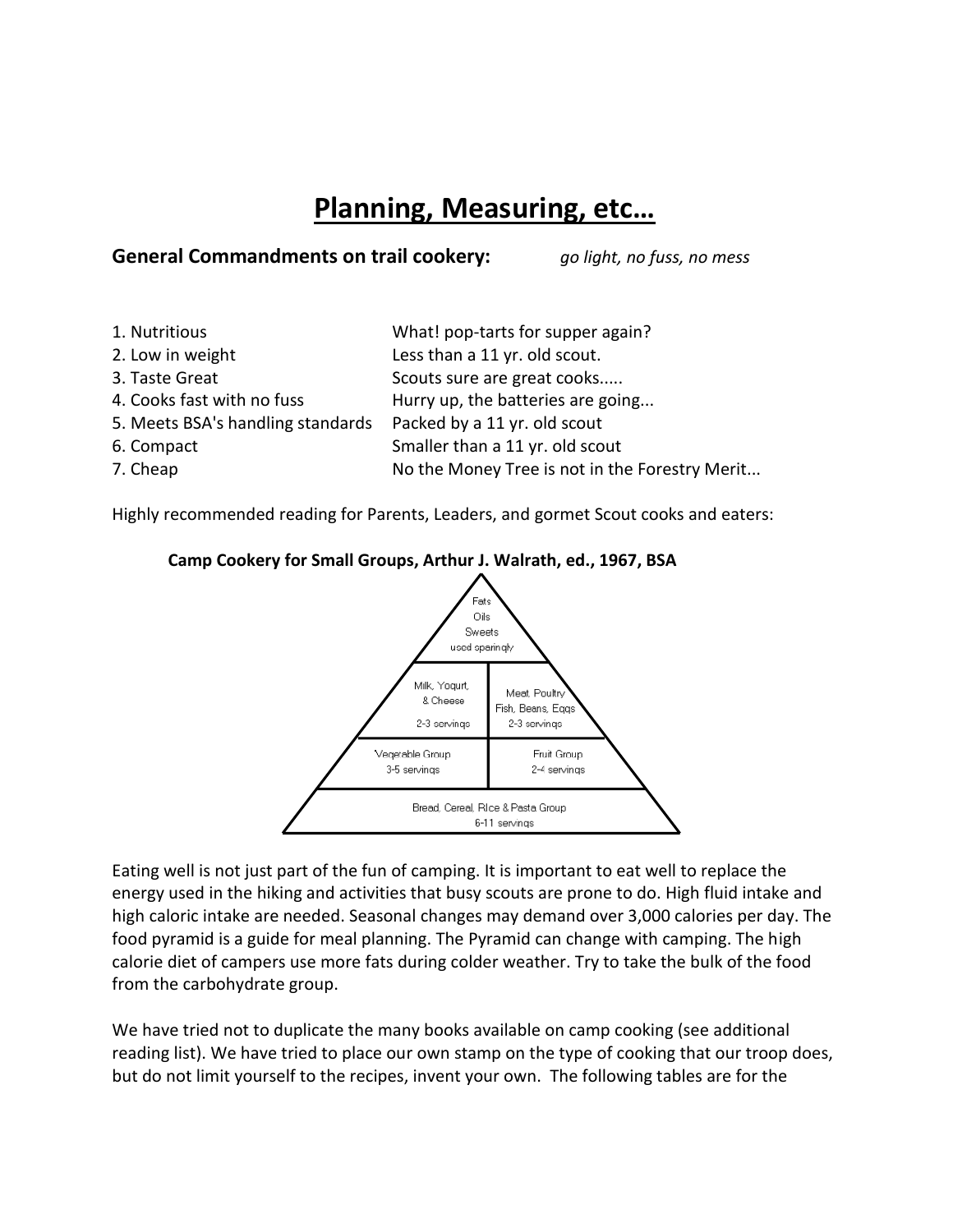adventuresome who would like to try different things. Great, but try them at home first, not 20 miles out on the trail.

Take special note of any dietary needs of the scouts and adults. Allerges to foods are common.

Don't forget the duty roster. It will save time on determination of whose turn to do what.

| When      | Water | Fire / Stoves / Cook | Clean Up | Food Bags |
|-----------|-------|----------------------|----------|-----------|
| Fri Night |       |                      |          |           |
|           |       |                      |          |           |
| Sat morn  |       |                      |          |           |
|           |       |                      |          |           |
| Sat Noon  |       |                      |          |           |
|           |       |                      |          |           |
| Sat Night |       |                      |          |           |
|           |       |                      |          |           |
|           |       |                      |          |           |
| Sun Morn  |       |                      |          |           |
|           |       |                      |          |           |
|           |       |                      |          |           |
| Sun Noon  |       |                      |          |           |
|           |       |                      |          |           |
|           |       |                      |          |           |
|           |       |                      |          |           |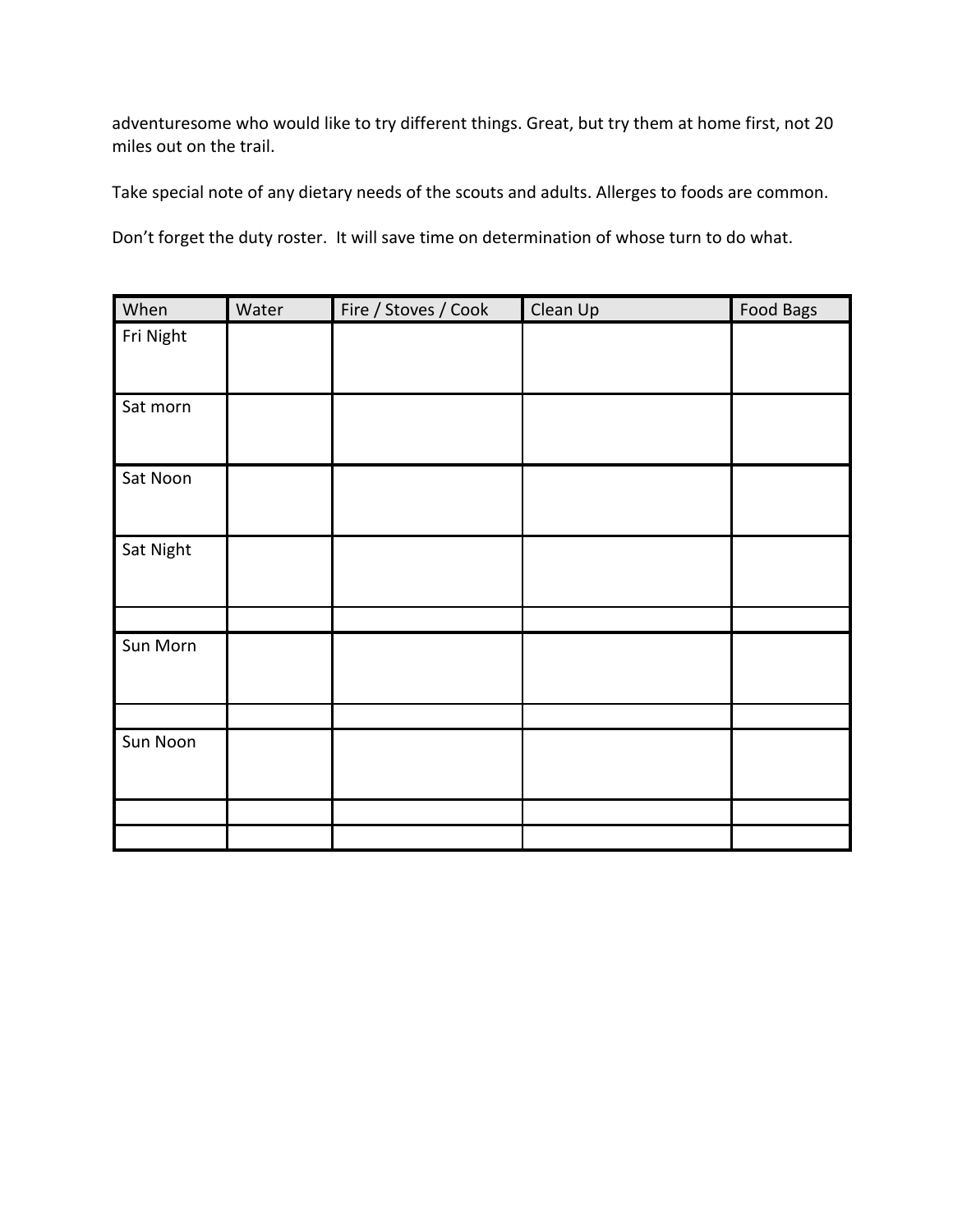### **Dried Beans and Peas Yield Values**

### **When you start with: You will get at least:**

| 1 cup black beans            | 2 cups cooked beans      |
|------------------------------|--------------------------|
| 1 cup blackeye beans         | 2 1/2 cups cooked beans  |
| 1 cup Great Northern beans   | 21/2 cups cooked beans   |
| 1 cup kidney beans           | 2 3/4 cups cooked beans  |
| 1 cup lentils                | 21/2 cups cooked lentils |
| 2 cup large lima beans       | 21/2 cups cooked beans   |
| 1 cup small lima beans       | 2 cups cooked beans      |
| 1 cup pea (or navy) beans    | 2 1/2 cups cooked beans  |
| 1 cup split peas             | 2 1/2 cups cooked peas   |
| 1 cup pinto beans            | 2 1/2 cups cooked beans  |
| Source: Utah State Extension |                          |

#### **Can Sizes**

| <b>Can Size</b> | Net Weight Cups Servings/Can                  |                                                                    |
|-----------------|-----------------------------------------------|--------------------------------------------------------------------|
| #1              | $101/2 - 12$ oz. $11/4$ 1                     |                                                                    |
| #300            | 14 - 16 oz.  1 3/4 2 or 3                     |                                                                    |
| #303            | 16 - 17 oz. 2 4 or 5                          |                                                                    |
| #2 $1/2$        | 1lbs 13 oz. 2 or 3 4 or 6                     |                                                                    |
|                 | #3 cylinder 3lbs $3$ oz. or $5\frac{3}{4}$ 12 |                                                                    |
|                 | 1 gt 14 oz                                    |                                                                    |
| #10             | 6.5 lbs to 7 lbs 5 oz. 2 - 13 25              |                                                                    |
| #5              | 48 oz 6                                       |                                                                    |
|                 |                                               | SOURCE: Purchasing Food for 50 Servings, Cornell Ext. Bulletin 803 |

#### **Camper's measurements without utensils**

| 1 Open Fistful               |     | $1/2$ cup    |
|------------------------------|-----|--------------|
| Five-Finger Pinch            |     | 1 Tablespoon |
| Four-Finger Pinch            |     | 1 Teaspoon   |
| One-Finger Pinch(with thumb) | $=$ | 1/8 Teaspoon |
| One-Finger Gob of shortening | $=$ | 1 Tablespoon |
| Palm of hand (center)        |     | 1 Tablespoon |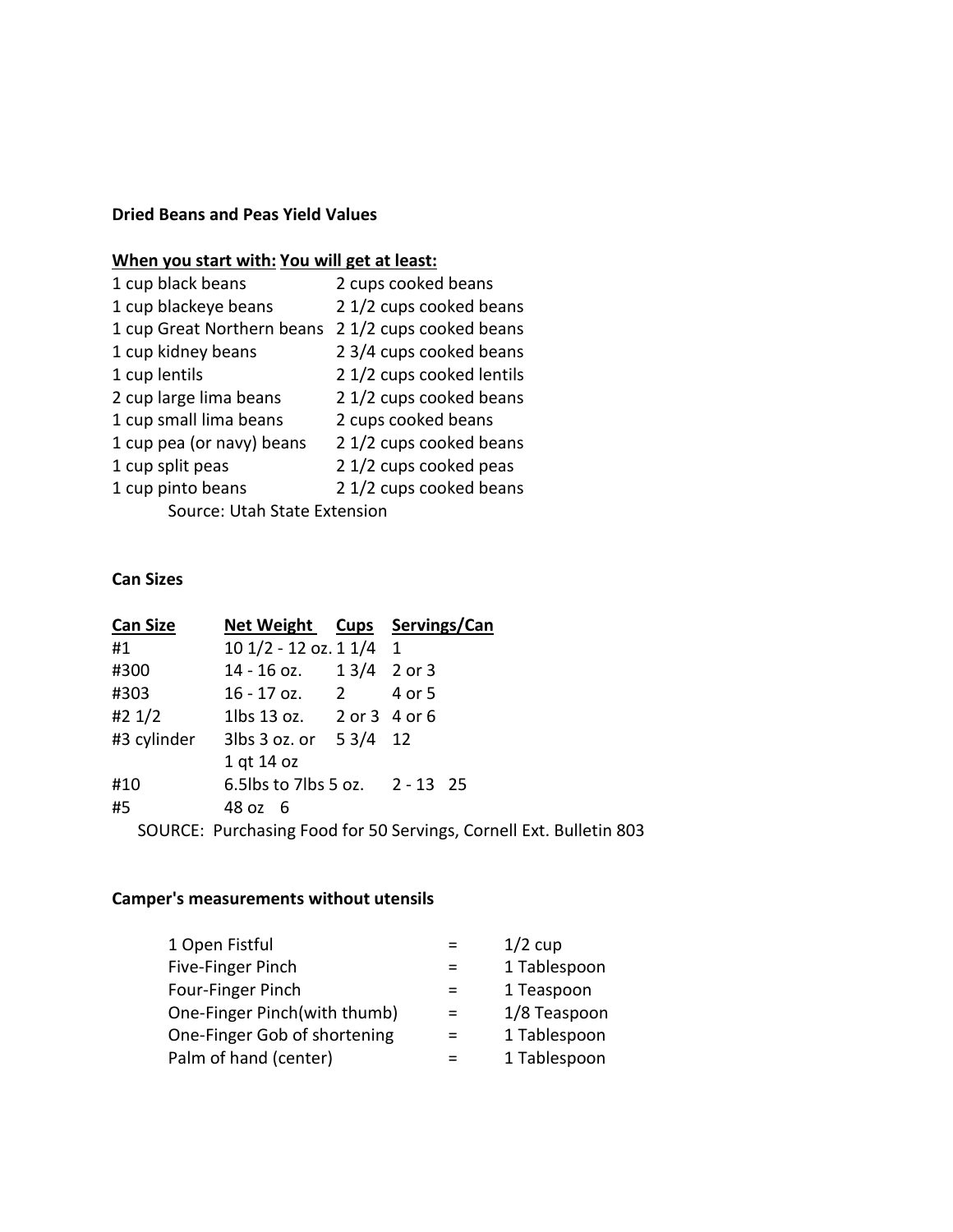### **Fluid Standard Measures**

| 3 Teaspoons    | $\equiv$ | 1 Tablespoon $=$ |          | $1/2$ oz         | $\equiv$ | 29.57 milliliters |
|----------------|----------|------------------|----------|------------------|----------|-------------------|
| 16 Tablespoons | $\equiv$ | 1 Cup            | $=$      | 8 oz             | $\equiv$ | 0.236 liters      |
| 2 Cups         | $\equiv$ | 1 Pint           | $=$      | 16 <sub>oz</sub> | $=$      | 0.473 liters      |
| 2 Pints        | $\equiv$ | 1 Quart          | $=$      | 32 oz            | $=$      | 0.946 liters      |
| 4 Quarts       | $=$      | 1 Gallon         | $\equiv$ | 128 oz           | $\equiv$ | 3.785 liters      |

### **SUBSTITUTIONS & EQUIVALENTS**

| 1 lb. butter / shortening | $\equiv$          | 2 cup                                                        |
|---------------------------|-------------------|--------------------------------------------------------------|
| 4 oz. cheddar cheese      | $\equiv$          | 1 cup grated                                                 |
| 1/2 pt. whipping cream    | $\equiv$          | 1 cup (2 c. whipped)                                         |
| 8 oz. sour cream          |                   | 1 cup                                                        |
| 1 lb. flour               | $=$               | app. $3 \frac{1}{2}$ cup                                     |
| 1 cup marshmallows        | $=$               | 11 large or 110 miniature                                    |
| 1 lb. brown sugar         | $=$               | $21/4$ cup (packed)                                          |
| 1 lb. granulated sugar    | $\qquad \qquad =$ | $21/4$ cup                                                   |
| 1 cup milk                | $\equiv$          | 1/2 cup evaporated milk $+$ 1/2 cup water -or-               |
|                           | Ξ                 | 1 cup reconstituted dry milk + 2 tbs. butter                 |
| 1 cup buttermilk          | $=$               | 1 cup milk $+$ 1 tbs. vinegar -or-                           |
|                           | $\equiv$          | $3/4$ cup milk + $1/4$ cup butter + 1 $1/2$ tsp. corn starch |
| 1 stick butter            | $\equiv$          | $1/4$ lb. or $1/2$ cup or 8 tbs.                             |
| 1 lb. loaf bread          | $\qquad \qquad =$ | about 17 slices                                              |
| 1 1/2 tsp cornstarch      | $=$               | 1 tbs all purpose flour                                      |
| 1 cup Honey               |                   | 1 1/4c sugar + $1/4c$ water or other liquid                  |
|                           |                   |                                                              |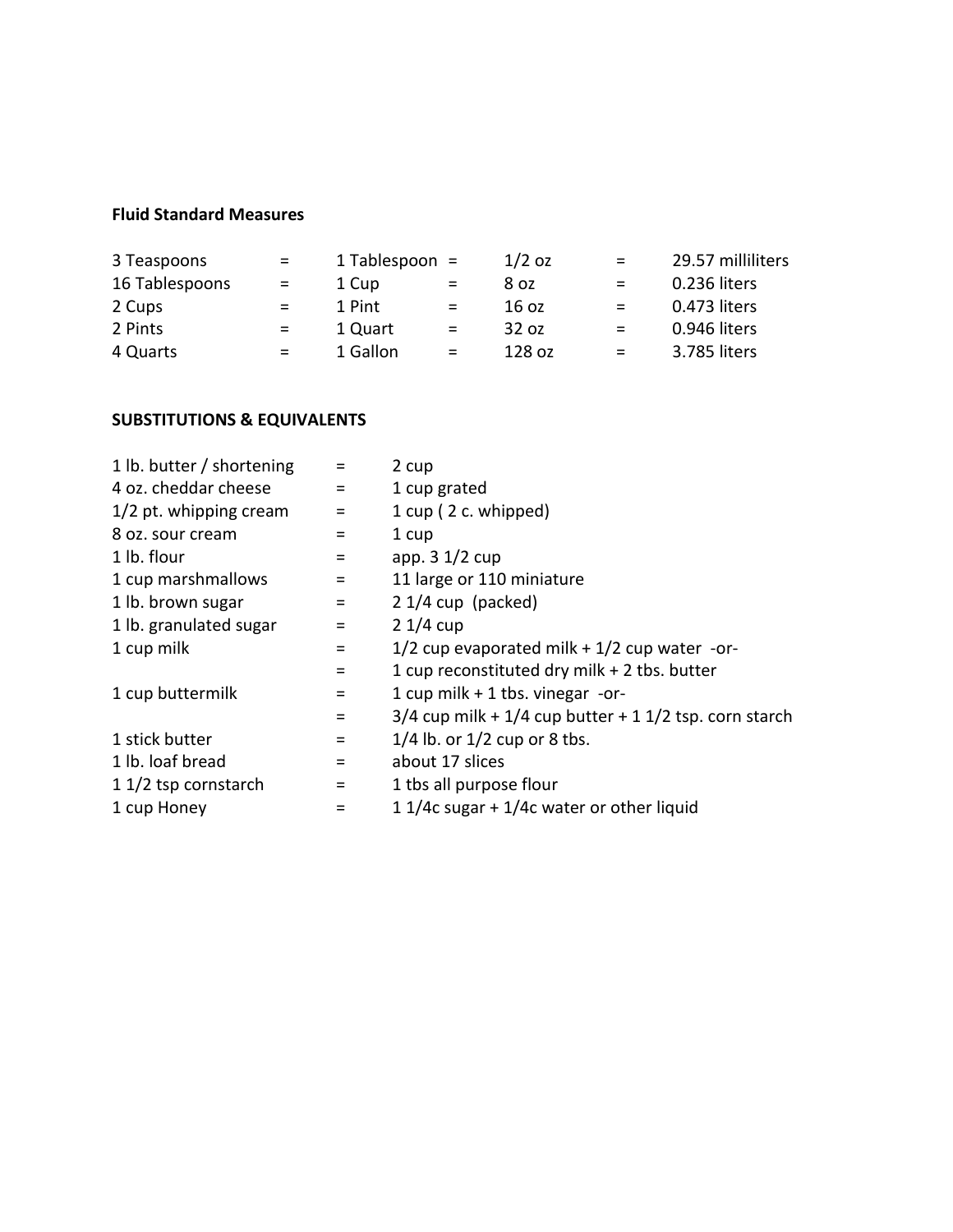| <b>Menu Sheet</b> | tor | scouts | date: |  |
|-------------------|-----|--------|-------|--|
|-------------------|-----|--------|-------|--|

#### **Breakfast**

|       | amount | equipment | $cost$ \$ |
|-------|--------|-----------|-----------|
| drink |        |           |           |
|       |        |           |           |
|       |        |           |           |
| meal  |        |           |           |
|       |        |           |           |
|       |        |           |           |

#### **Lunch**

|       | amount | equipment | cost \$ |
|-------|--------|-----------|---------|
| drink |        |           |         |
|       |        |           |         |
|       |        |           |         |
| meal  |        |           |         |
|       |        |           |         |
|       |        |           |         |
| fruit |        |           |         |
|       |        |           |         |
|       |        |           |         |

#### **Dinner**

|        | amount | equipment | cost \$ |
|--------|--------|-----------|---------|
| drink  |        |           |         |
|        |        |           |         |
|        |        |           |         |
| meal   |        |           |         |
|        |        |           |         |
|        |        |           |         |
|        |        |           |         |
| desert |        |           |         |
|        |        |           |         |
|        |        |           |         |
|        |        |           |         |
| fruit  |        |           |         |
|        |        |           |         |
|        |        |           |         |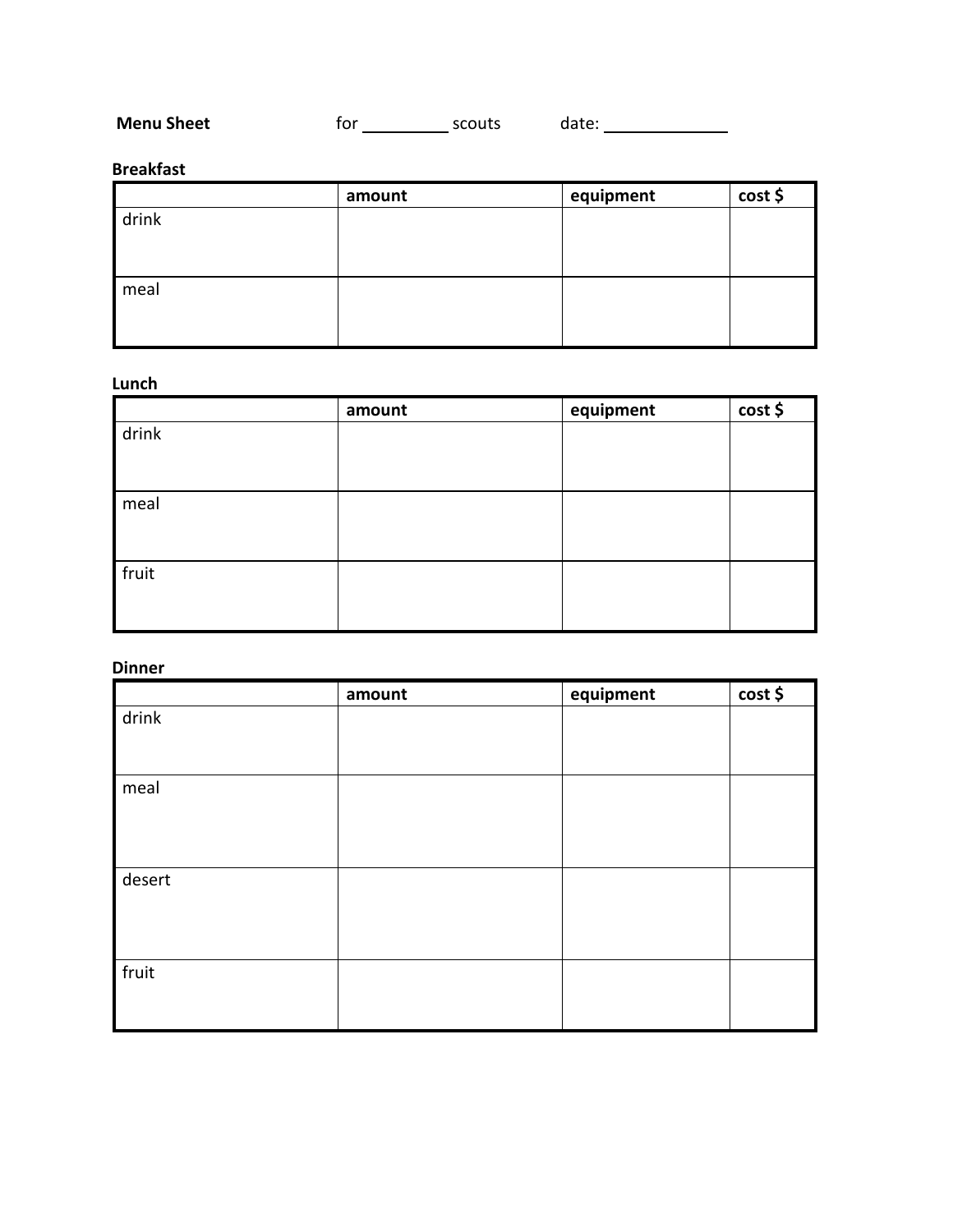#### **Shopping Lists**

Once you have made a menu of the meals you plan to make, you need to make a shopping list. Start by listing the food items and the amount based on 1 scout or group of scouts. Then multiply by the number of campers. Keep Group items to a small size to reduce waste.

Here is an example of a shopping list

|                            | Number to buy                 | \$\$ |
|----------------------------|-------------------------------|------|
| <b>Hot Chocolate</b>       | 4x number of scouts           |      |
| Cookies                    | 4x number of scouts           |      |
| <b>White Bread</b>         | 4x (slices)20-22/loaf         |      |
| Jam                        | 1 small jar per 8 scouts      |      |
| Eggs                       | 4x number of scouts           |      |
| Cinnamon                   | 1 small can per group         |      |
| Sugar                      | 1 pound per group             |      |
| Oil                        | 2 quart per group             |      |
| Powdered sugar             | 1 pound per group             |      |
| Applesauce                 | 1 small can per 4 scouts      |      |
| Cinnamon red hots          | 1 small package 4 oz.         |      |
| Macaroni and Cheese        | 1 box per 2 scouts            |      |
| Chunky Ham                 | 1 can per 4 scouts            |      |
| Milk                       | 1 quart (group) powdered OK__ |      |
| Lettuce                    | 1 small head per 4 scouts     |      |
| French dressing            | 1 small bottle per 8 scouts   |      |
| Kool ade                   | 3-4 quarts per scout          |      |
| Hamburger                  | 1 pound per 3 scouts          |      |
| Pork and Beans             | 1 medium can per 3 scouts     |      |
| <b>Brown Sugar</b>         | 1 pound (group)               |      |
| Onions                     | 3-4 medium (group)            |      |
| Pita Bread                 | 2x number of scouts           |      |
| Watermelon                 | 1 large (group) _______       |      |
| <b>Canned Biscuits</b>     | $1/2$ (5) can per scout       |      |
| Spiced Apple Cider packets | 2x number of scouts           |      |
| Instant Oatmeal            | 1 1/2 serving per scout       |      |
| Syrup                      | 1 small bottle (group)        |      |
| Tomato Juice               | 8 oz per scout                |      |

**Plan your budget** as well. Use Coupons and leftover stock from last camp out. No one likes to dig deep at the checkout line.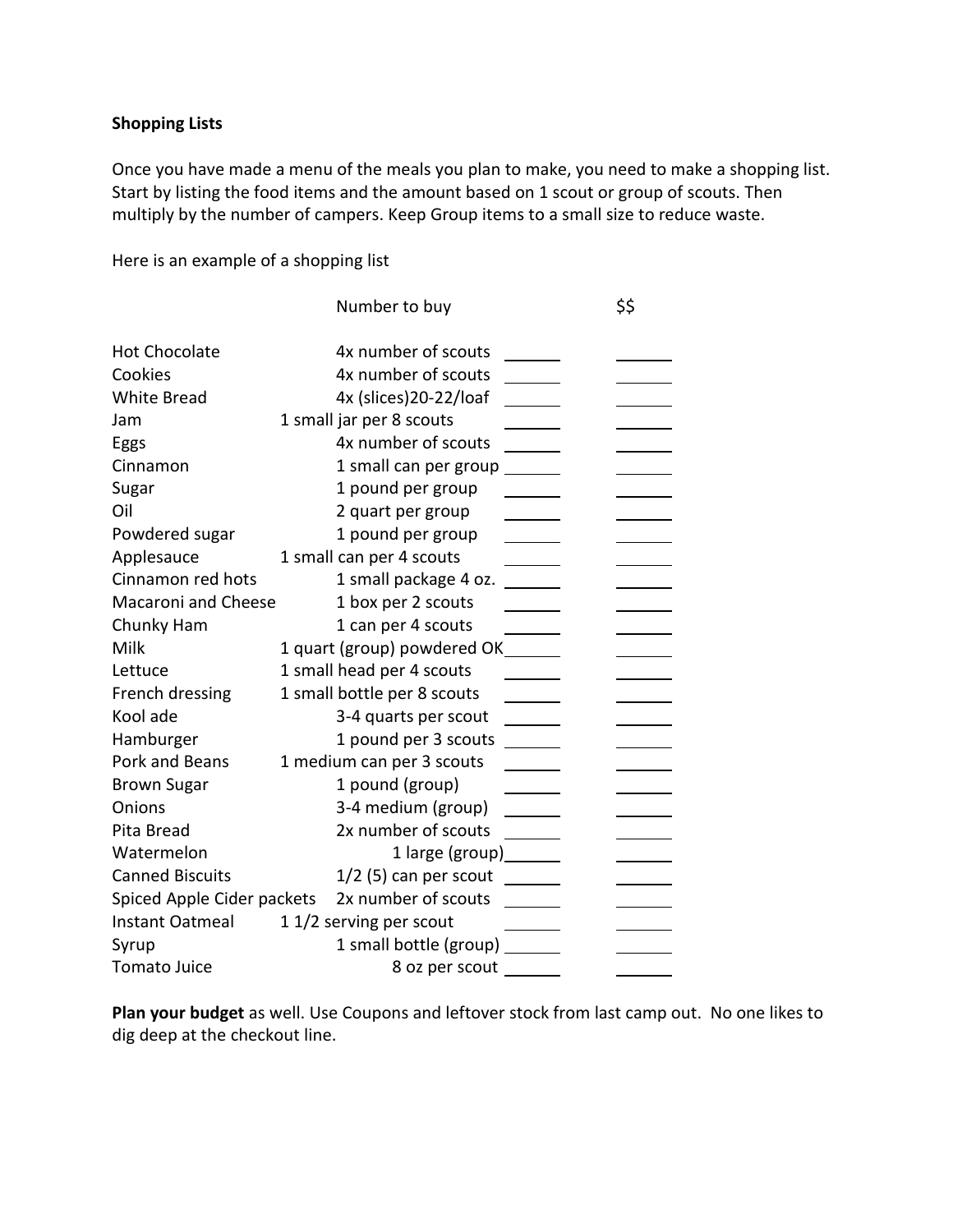### SHOPPING GUIDE

Food Weights/Approximate MeasurementApproximate Servings

#### **Beverage**

| Coffee singles |            | 3.5 ounces  | 19 coffee bags |
|----------------|------------|-------------|----------------|
| Hot chocolate  |            | 12 ounces   | 1 serving      |
| Kool-Aid       |            | 1 package   | 8 servings     |
| Soft drink     |            | 12 ounces   | 1 serving      |
| Tea            | 3.5 ounces | 16 tea bags |                |

#### **Bread**

| 1 loaf 1 pound  | 20 to 22 slices |
|-----------------|-----------------|
| corn muffin mix | 7 oz. 6 muffins |

#### **Cereal** Ready to eat

| Flaked  | 18 ounces / 18 to 20 cups      | 18 to 20 1 -cup servings  |
|---------|--------------------------------|---------------------------|
| Puffed  | 18 ounces/ 32 to 36 cups       | 26 1 1/2-cup servings     |
| Cooked: |                                |                           |
| Oatmeal | 18 ounces / 6 cups             | 12 to 14 3/4-cup servings |
|         | $(1 cup uncooked = 12/3 code)$ |                           |
| Rice    | $2$ oz. $/1$ cup               | 2 servings                |
| Minute  | 4.5 oz. $/$ 1 cup              | 2 servings                |
|         |                                |                           |

#### **Crackers**

| Graham  | 1 pound / 65 crackers | 32 to 35 2-cracker servings |
|---------|-----------------------|-----------------------------|
| Saltine | 1 pound / 130 squares | 32 4-cracker servings       |

#### **Dairy Products**

| Cheddar Cheese | 1 pound / 12 to 16 slices 4 cups grated |                            | 6 to 8 sandwiches (2 slices |
|----------------|-----------------------------------------|----------------------------|-----------------------------|
| each)          |                                         |                            |                             |
| Cottage cheese | 1 pound / 2 cups                        | 6 to 8 $1/2$ -cup servings |                             |

| Milk:      | 1 can milk+ 1 can water=whole milk |             |                                                          |
|------------|------------------------------------|-------------|----------------------------------------------------------|
| Evaporated |                                    |             | 14 1/2 ounces / 1 2/3 cups Equivalent to 3 1/3 cups milk |
| Whole      | 1 quart / 4 cups                   | 4 servings  |                                                          |
| Nonfat dry | 1 pound / 5 quarts                 | 20 servings |                                                          |

#### **Fats**

| Butter or margarine 1 pound / 2 cups |                         | 48 pats |
|--------------------------------------|-------------------------|---------|
| Shortening                           | 1 pound $/$ 2 1/2 cups  |         |
|                                      | 3 pounds $/ 7 1/2$ cups |         |
| Salad oil                            | 1 pint / 2 cups         |         |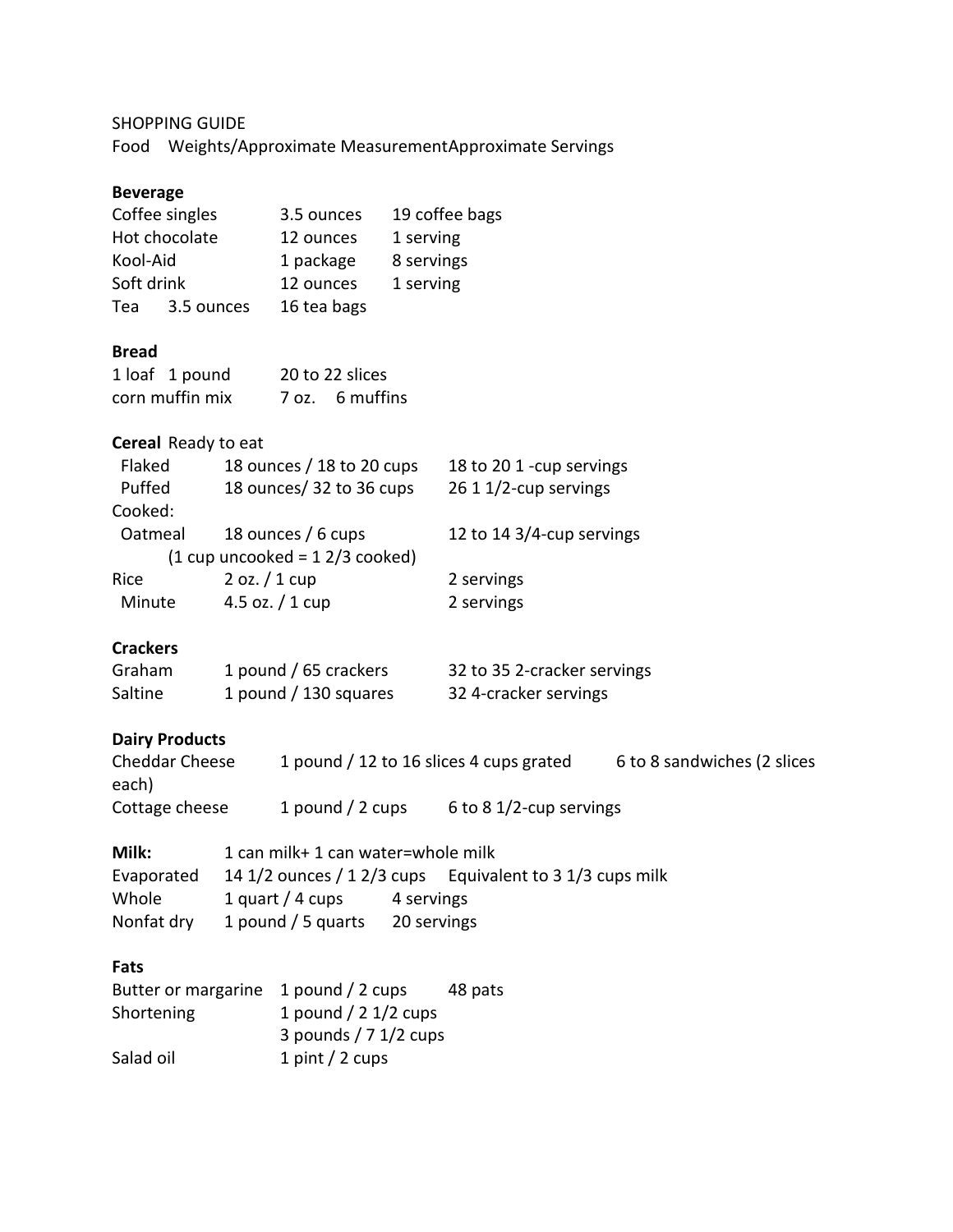### **Flour**

All-purpose 1 pound / 4 cups Whole wheat 1 pound / 3 1/2 cups

#### **Fruit Juices**

| Frozen | concentrated 6 ounces / 3 cups | $61/2$ -cup servings      |
|--------|--------------------------------|---------------------------|
| Canned | 46 ounces / 5 $3/4$ cups       | 11 to 12 1/2-cup servings |

#### **Fruits Fresh**

| Apples         | 1 pound / 3 medium 3        |                                                 |
|----------------|-----------------------------|-------------------------------------------------|
| <b>Bananas</b> | 1 pound / 3 medium 3        |                                                 |
| Grapefruit     | 1 pound / 2 medium 2        |                                                 |
| Oranges        |                             | 1 pound / 2 medium 2 (1 orange = 1/3 cup juice) |
| Pineapple      | 2 pound / 1 medium $6$ to 8 |                                                 |

#### SHOPPING GUIDE

Food Weights/Approximate MeasurementApproximate Servings

### **Meats**

|           | Bacon 1 pound / 20 to 24 slices |                 | 10 to 12 2-slice servings |
|-----------|---------------------------------|-----------------|---------------------------|
| Hamburger | 1 pound / 2 cups                | 4 to 5 servings |                           |

| General guide:       |                | 1/4 pound per serving   |   |
|----------------------|----------------|-------------------------|---|
| <b>Boneless meat</b> |                | 1 pound                 |   |
| Small-boned meat     |                | 1 pound                 | 3 |
| Large-boned meat     |                | 1 pound                 | 2 |
|                      | Chicken, whole | 2 1/2 to 3 1/2 pounds 4 |   |
| Ham                  | 1 pound        | 4 to 6                  |   |
| Fish                 | 1 pound        | $\mathcal{L}$           |   |

### **Pasta**

| Macaroni       | 1 pound / 4 cups uncooked<br>8 cups cooked 14 to 16 1/2-cup servings |
|----------------|----------------------------------------------------------------------|
| <b>Noodles</b> | 1 pound / 6 cups uncooked                                            |
|                | 8 cups cooked 14 to 16 1/2-cup servings                              |
| Spaghetti      | 1 pound / 4 cups uncooked<br>8 cups cooked 14 to 16 1/2-cup servings |
| <b>Sugar</b>   |                                                                      |
|                | Brown 1 pound $/$ 2 1/4 cups packed                                  |
|                | Granulated 1 pound / 2 1/4 cups                                      |
|                | Confectioners 1 pound / 4 cups                                       |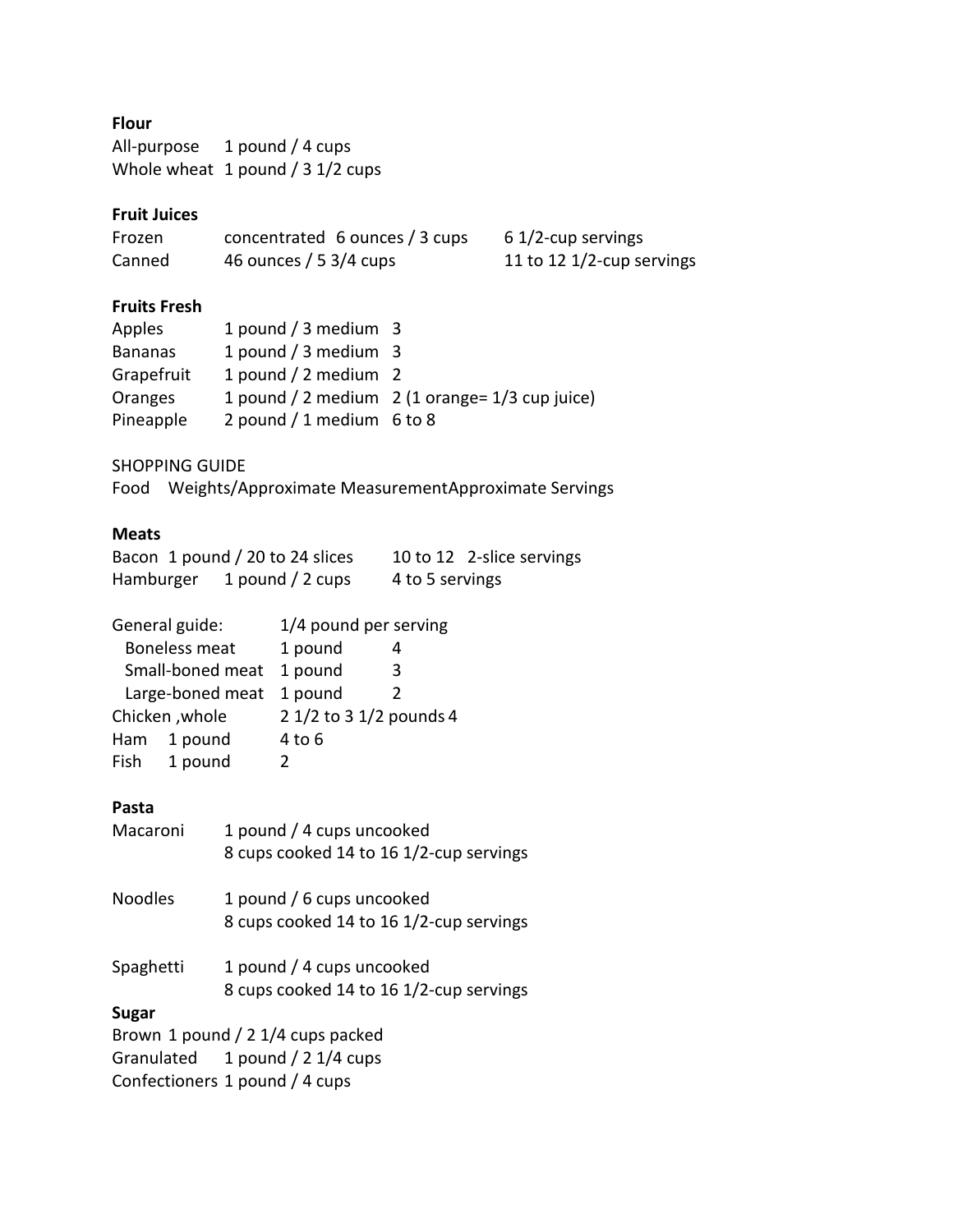### **Syrup**

| Corn syrup      | 1 pint / 2 cups        |                          |
|-----------------|------------------------|--------------------------|
| Honey           | 1 pound $/$ 1 1/4 cups | 201-tablespoon servings  |
| <b>Molasses</b> | 1 pint / 2 cups        | 16 2-tablespoon servings |
| Pancake         | 1 pint / 2 cups        | 16 2-tablespoon servings |

### **Legumes Dried**

All kinds 1 pound / 2 cups uncooked 6 cups cooked 6 1-cup servings

### **Vegetables Fresh**

| <b>Beans</b>    | 1 pound $/$ 3 cups                   | 5 to 6 1/2-cup servings |
|-----------------|--------------------------------------|-------------------------|
| <b>Broccoli</b> | 1 pound                              | 3 to 4 1/2-cup servings |
| Cabbage         | Raw 2-pound head / 18 to 24 leaves   | 14 1/2-cup servings     |
| Cooked          | 2 pounds                             | 8 1/2-cup servings      |
| Carrots         | 3 mature $/$ 2 1/2 cups              | 5 1/2-cup servings      |
| Cauliflower     | 1 pound $/$ 1 1/2 cups               | 3 1/2-cup servings      |
| Lettuce         | 1 pound / 1 large head               | 8 to 10                 |
| Onions          | 3 large; 4 to 5 medium /             | $21/2$ to 3 cups        |
| Potatoes        | 1 pound /3 medium                    | 3 servings              |
|                 | instant "buds" 13.75 oz / 7 2/3 cups | 17 servings             |
| Tomatoes        | 1 pound $/$ 3 to 4                   | 5 to 8 servings         |

### **Miscellaneous**

| <b>Marshmallows</b> | 1 pound / $64$              |                               |
|---------------------|-----------------------------|-------------------------------|
| Peanut butter       | 18 ounces / 2 cups          | 8 to 10 2-tablespoon servings |
| Potato chips        | 1 pound                     | 16                            |
| Walnuts             | 1 pound / 4 to 4 $1/2$ cups | 8 1/2-cup servings            |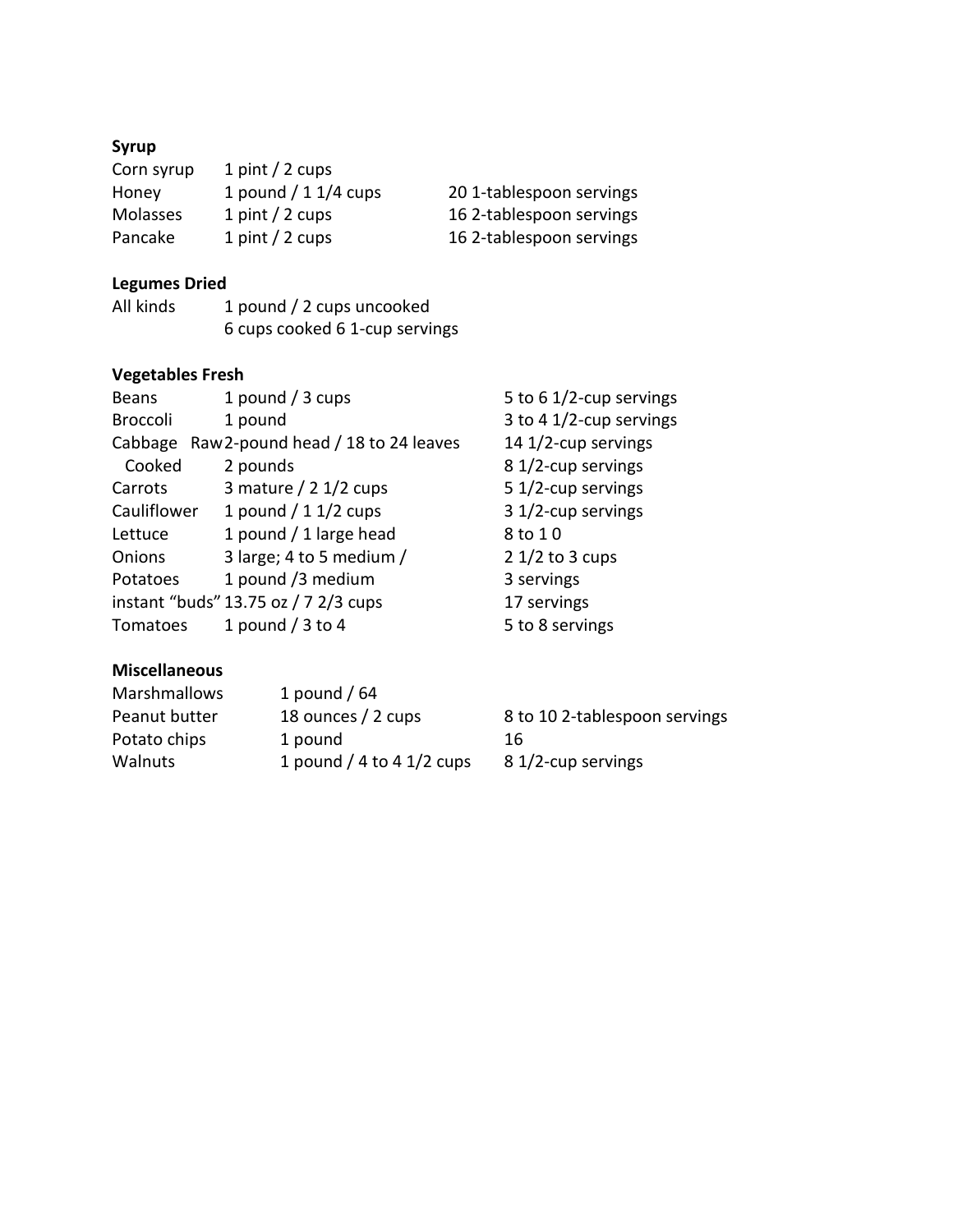#### **Kitchen accessories mostly shared between scouts as patrol gear**

water proof matches: with their safety striker box camp stove lighter: Again with the fire. fire starter, fire ribbon, primer: for starting cranky stoves tinder: tinder: tinder: tinder: tinder: tinder: the starting cranky fires pliers: pliers: pliers: pliers: pliers: pliers: pliers: pliers: pliers: pliers: pliers: pliers: pliers: pliers: pliers: pliers: pliers: pliers: pliers: pliers: pliers: pliers: pliers: pliers: pliers: pliers: pliers: pliers splatter shield / wind shield: the wind is always blowing nylon spatula: for frying on Non-Stick surfaces Handy-wipes/Towels: for drying dishes, reusable scouring pad / sponge:<br>
clean up, use plastic for teflon

Match safe: water proof with strike anywhere wooden matches fuel bottles / containers: for fuel only, not for anything else. funnel: for pouring fuel into itty bitty stove tank openings pouring cap: for pouring fuel into itty bitty stove tank openings bandanna: for holding hot pots when you forget your gloves Pot grippers: for holding hot, hot pots when you forget bandanna grid /grate:  $\blacksquare$  for holding pots higher over the burner or coals. Spring Steel Handle: Hand made for when you forgot the pot grippers, pliers, and bandanna 2'x3' plastic 6 mil sheet: Clean area to put things down on and catch spills whisk: whisk: whisk: whisk: whisk: aluminum foil: several sheets for cooking, wind screens SOS Metal scouring pads only for Non-Teflon surfaces pine cone for when you forgot the scouring pad Soap: small bottle biodegradable dish soap, in a zip bag. trash bags: several for bag in bags "spice rack": collection of spices in small bottles or film containers, salt, pepper, garlic powder, onion flakes, bell pepper flakes, cinnamon, Italian seasoning, etc. Butter Buds: Seasonings, not for frying Cooking oil: In a small plastic bottle and in another zip bag Small can opener: better than the one on your knife. ZIP bags for all kinds of things, wet and dry, all sizes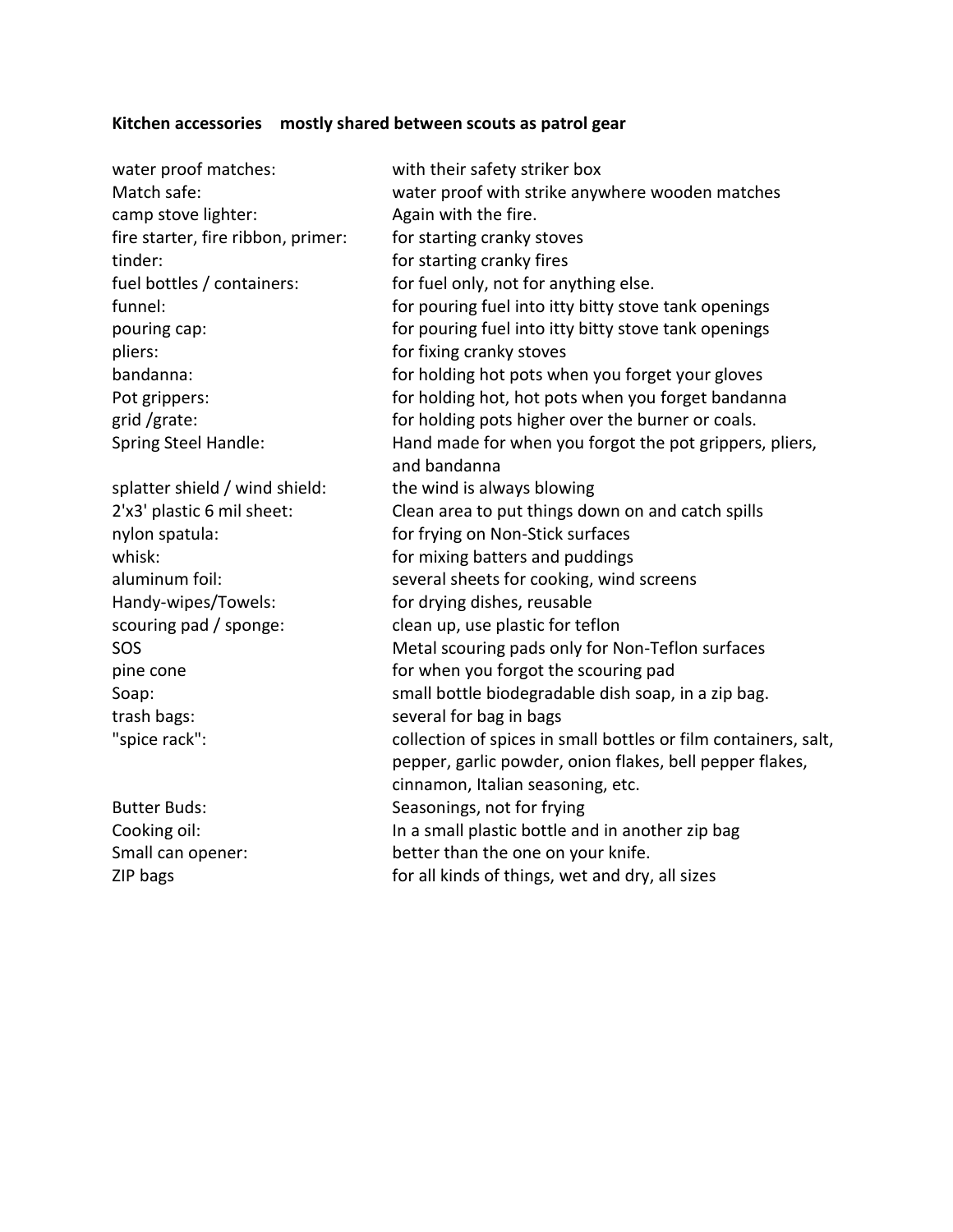## **Car Camp Options**

## **Car camping suggestions**

#### **Suggested Breakfast items Suggested Lunch Items**

Breakfast Bars, Granola Bars dried fruit Pop Tarts **Fresh fruit Fresh fruit** Canned juice / Dry juice mixes Triscuit/Wheat thins/ crackers Biscuit/ Pancake Mix cheese Granola Mix (see recipe) cheese squeeze Powdered Milk **Hard Boiled eggs (done in advance)** Melba Toast **Melba Toast** Raw Carrots / Broccoli / Cauliflower Bakery Goods **Peanut Butter** English Muffins w/ butter & Jam Salami Sausage Fresh fruit - oranges - grapefruit Meat sticks Beef Jerky Hard boiled eggs (done in advance) Canned chicken / SPAM / Tuna Milk gravy on pancakes Spreadables Hot Chocolate Canned turkey / ham spreads Instant Oatmeal (add raisins, brown sugar) Chocolate bars Instant Grits **chewy** brownies or cookies Sausage and bacon Drink Mix

Car camping allows greater use of fresh foods. You can have elaborate kitchens and expanded menus. But it is a great time to try variety of cooking styles and techniques. Propane or charcoal. It is still cooking, try out those backpacking meals before you are 20 miles from the store.

The grocery Store is a good place to buy for the trail. You just have to imagine the food without the package. Get curious and browse through your nearby supermarket. That TRAIL PACK of pancake mix is still only pancake mix.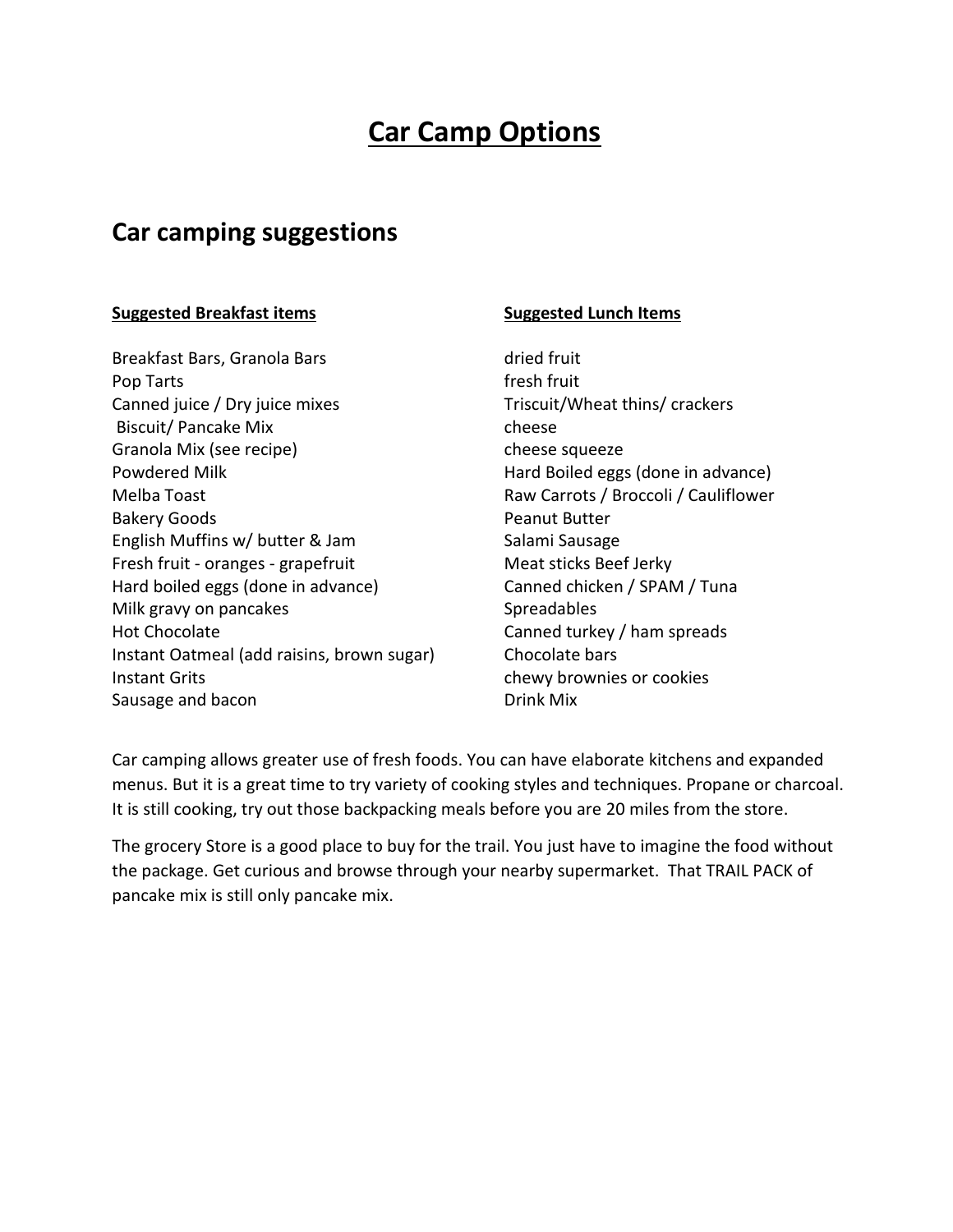## **Breakfast Meals**

|      | <b>New Mexico Omelet</b>                                     |              |                            | <b>SKILLET</b>                                                                              |
|------|--------------------------------------------------------------|--------------|----------------------------|---------------------------------------------------------------------------------------------|
| Eggs | ground sausage                                               | green pepper | onion                      | cheese                                                                                      |
|      | and scamble. add cheese last, melt and serve.                |              |                            | Saute onions and green pepper and brown the ground sausage. Break the eggs into the mixture |
|      | <b>Crescent Rolls on a Stick</b>                             |              |                            | <b>STICK</b>                                                                                |
|      | 1 tube of refrigerated Crescent rolls<br>Jam, jelly or honey |              | <b>Butter or margarine</b> |                                                                                             |

Using a thick green stick about 1 inch in diameter, wrap the dough for a crescent roll spiral fashion around the tip of the stick. Leave space with the spiral for the heat to reach all of the dough. Press the ends of the dough to the stick to stick to the stick..... Hold the stick over coals for 15-20 min., turning frequently as you salivate. When golden brown, slip the roll of the stick and spread with butter, jam, jelly, or honey. plan for 1-3 rolls per scout.

| <b>Ranch House Potatoes</b> | <b>SKILLETS</b> |                          |
|-----------------------------|-----------------|--------------------------|
| 1/2 bag small potatoes,     | 1 dozen eggs,   | 1 pound sausage or bacon |

On the afternoon before leaving, wash potatoes with water, piercing skins with knife. Microwave until almost cooked. Place in refrigerator/ice chest until ready to make recipe. (Flat non-stick griddle)

Fry sausage/bacon, then drain well. Break bacon or any large sausage pieces into bits. (Large non-stick skillet)

Slice potatoes thin (less than 1/4 inch). Use left over grease from meat to fry potatoes in, breaking large pieces. Turn potatoes to brown well. Add meat. Break eggs on top of potato/meat mixture, and stir to cook eggs. **Serve immediately to 8 hungry persons.**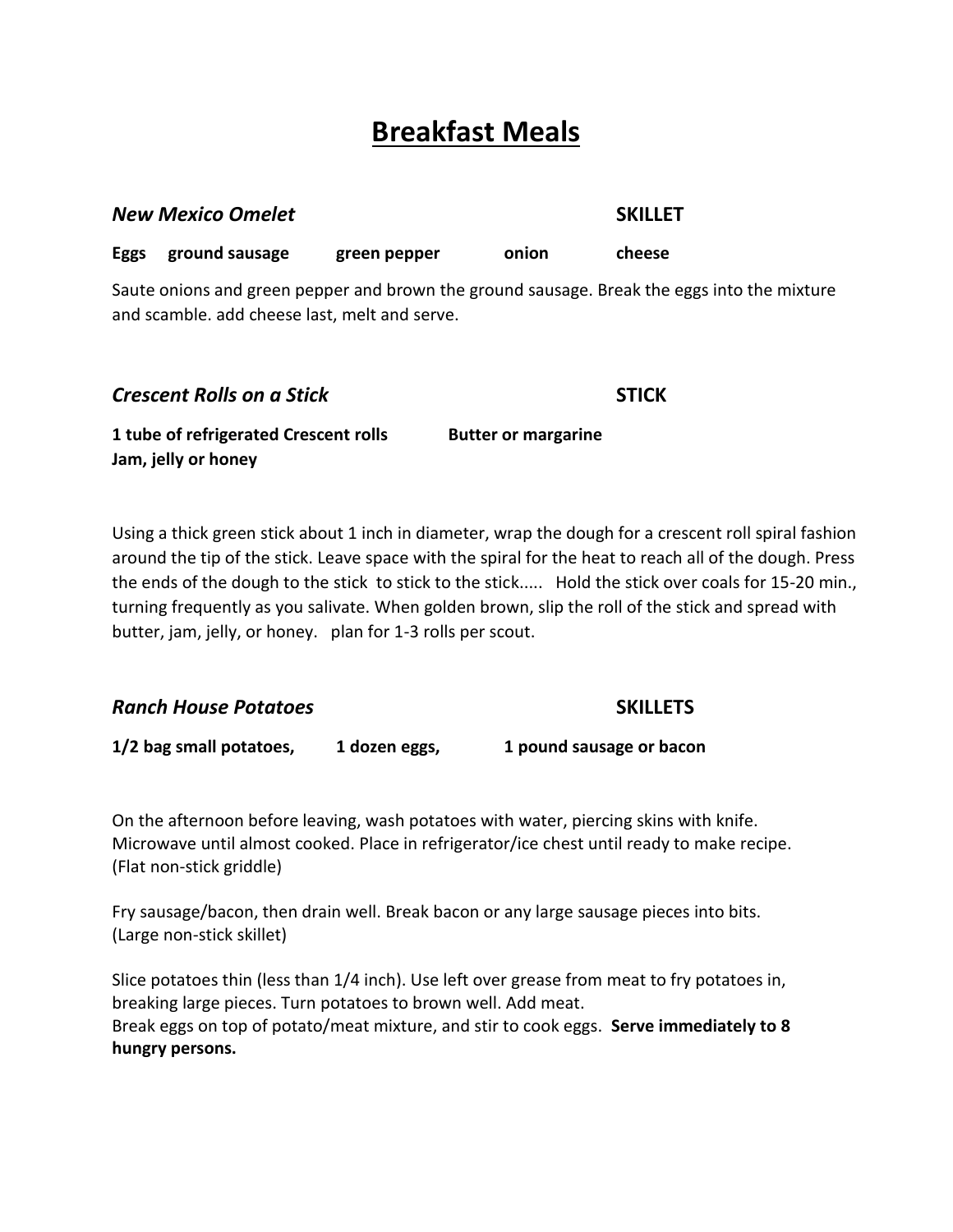*Hash Tortillas* **SKILLET**

### **tortillas 1/2 package dehydrated hash brown potatoes butter 1/2 summer sausage (beef stick) canned fruit**

Fix the hash brown potatoes according to directions, when almost done add slices of sausage. Wrap in tortillas. Fruit for a nosh.

#### *One Pot Breakfast Burritos* **POT**

| 2 eggs                        | bacon bits, or crumbled bacon                       | onion flakes |
|-------------------------------|-----------------------------------------------------|--------------|
| flour tortillas               | 1 slice cheese or shredded cheese                   | salsa sauce  |
| 1 Quart Freezer Zip type bag. | The heavy freezer bags are needed, not the regular. |              |

In the freezer bag place the eggs - minus the shells. Add the bacon, salsa, and onion. Add a little water or milk ~1/8 cup or 2 Tablespoons. Zip up tight and mix the eggs and ingredients by fingering vigorously. Scramble in the bag. Place the bag in a boiling pot of water and cook until done. Remove from pot, if no leaks, use the water for hot chocolate or clean-up. Scoop the eggs on the flour tortillas and add some cheese, fold and eat. Makes fillings for about 2 tortillas.

#### *Scrambled Egg Variations*

Mix with a fork: or mix in ZIP lock Bag, zip tight and mash with fingers or shake it up

**4 eggs 2 tbls. Dry Milk 4 tbls. water 1/2 tsp. Salt, dash of pepper** Add one of the following: **4 Tbls. Shredded Chedder, Jack, or Swiss cheese 4 Tbls. Rehydrated mushroom pieces 1 Tbls. Crushed dry parsley or celery leaves 1 Tbls. Bacon bar (Wilson's) or BACOS 3 Tbls. Rinsed shredded dried beef 1/2 tsp. Chili powder 1 Tbls. Dried tomato slices, crushed**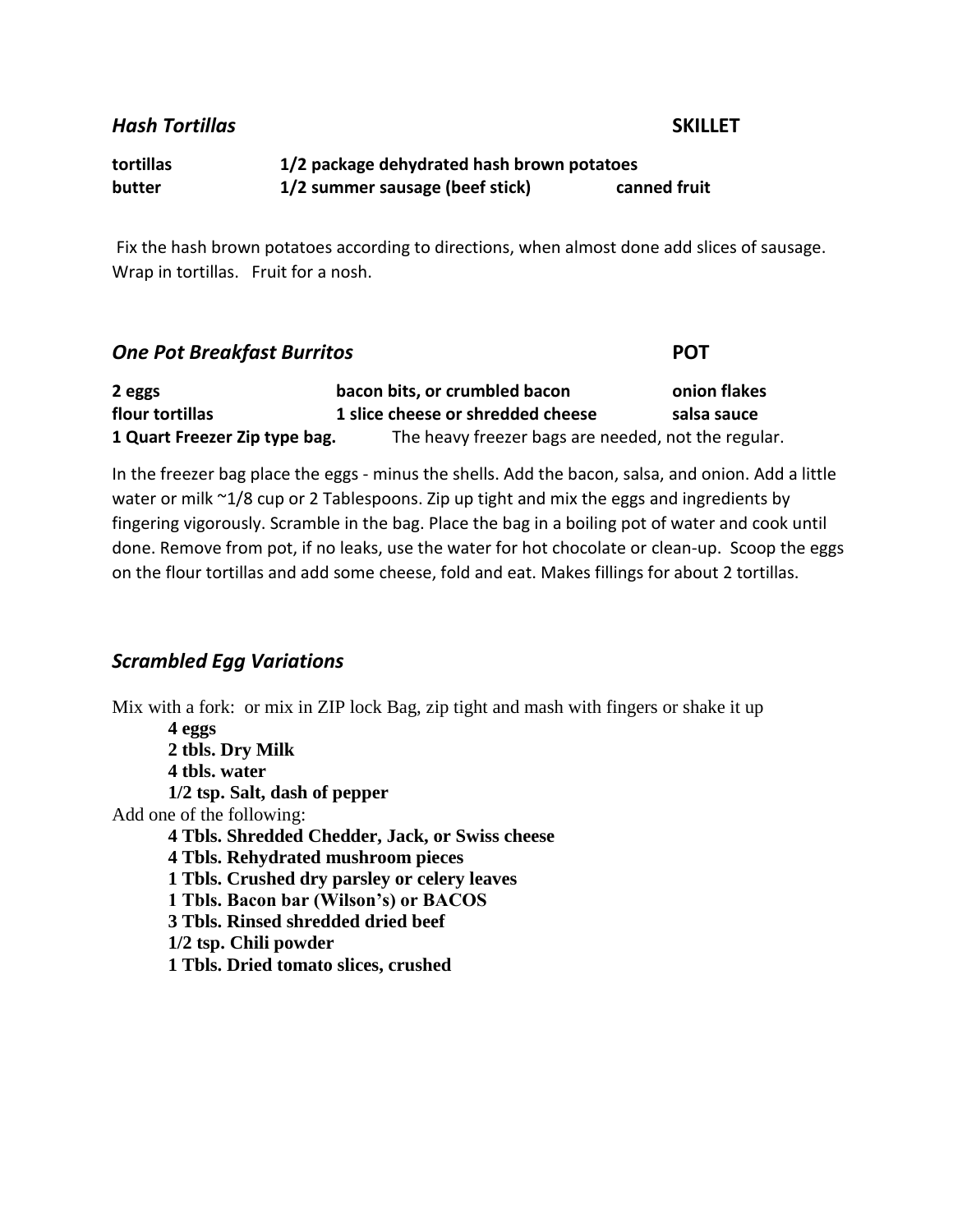#### *Skillet Breakfast Hash* **SKILLET**

**2 potatoes 1 can chunk Ham 1 egg Shortening/margarine**

Pre-cook 2 potatoes, skins on. Wrap in foil for trip. At camp: melt shortening in fry pan and slice the potato for frying. After browning add chunk ham and egg. Cook until egg is done. Salt and pepper to taste. Alternate: use dried hash brown potatoes on long trips

#### *Mountain Man Breakfast* **DUTCH OVEN**

**1/2 lb bacon (or pre-cooked sausage) Med onion 2 lb. bag of hash brown potatoes 1/2 pound of grated cheddar 1 doz eggs Small jar of salsa (optional)** 

The following requires 6-9 bottom coals and 12 -15 top coals:

Pre-heat 12" Dutch Oven. Slice bacon and onion into small pieces and brown in the bottom of the DO until onions are clear. Stir in the hash brown potatoes and cover; remove cover and stir occasionally to brown and heat potatoes (15-20 minutes) Scramble the eggs in a separate container and pour the mixture over the hash browns. Cover and cook until eggs start to set.(10 - 15 minutes)

Sprinkle grated cheese over egg mixture, cover and continue heating until eggs are completely set and cheese is melted. Optional: cover cheese/egg mixture with a small jar ( $\sim$  1 cup) of SALSA. Cover and cook for an additional 3-5 minutes. Slice and server like quiche. (Real men don't eat quiche but I sure get lots of requests to cook up the Mountain Man.) Cooking times will vary with the weather and your state of awake but its almost impossible to screw up. Serves 6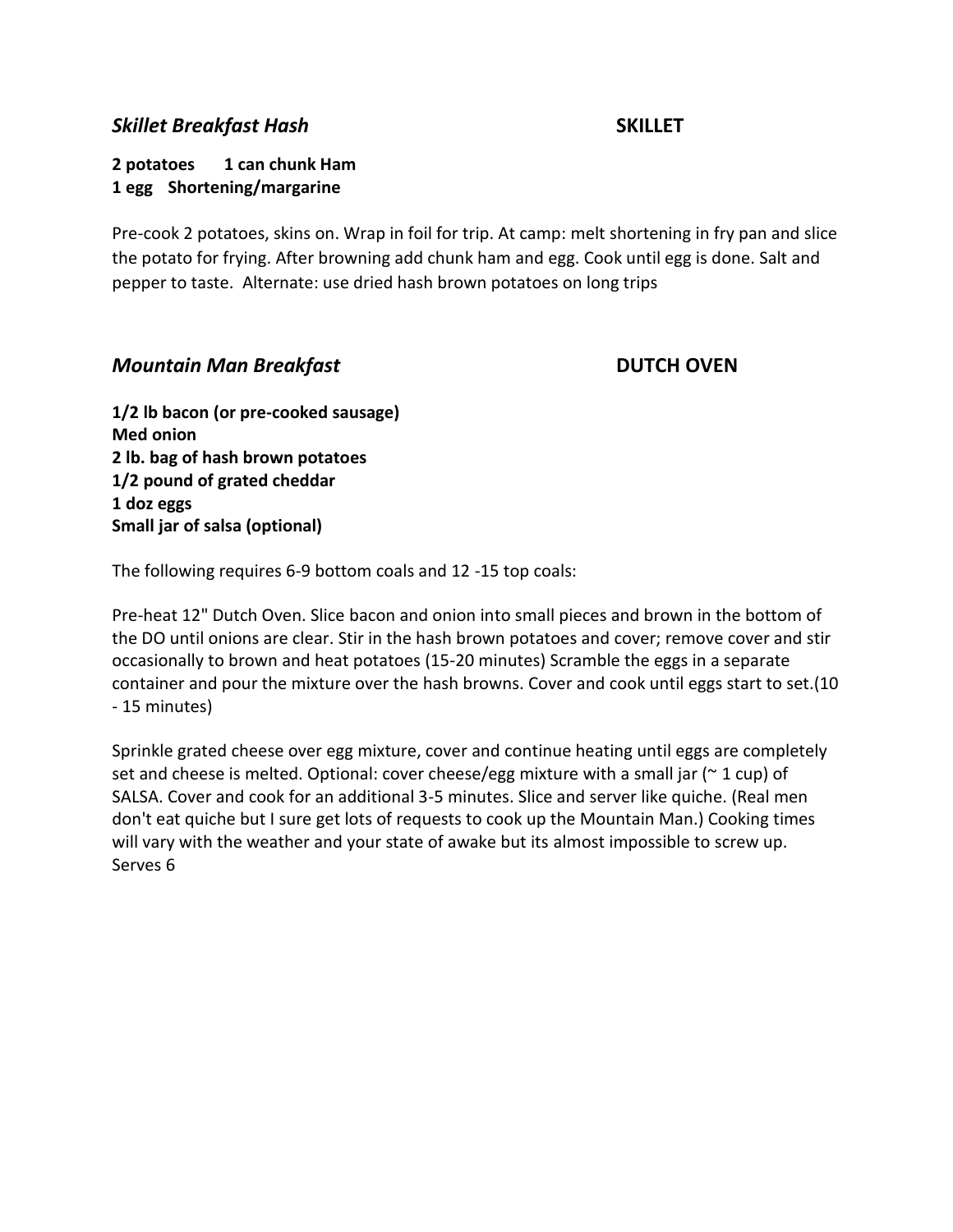## **Car Camp – Dinner Meals**

#### *Frontier Dinner ONE POT*

**7 oz or 1/2 lb. package of Elbow Macaroni 1 can tomato soup**

#### **1 can Chili with beans**

Prepare Macaroni by boiling till done, drain. In a large saucepan, blend chili and tomato soup; heat through, Add macaroni; heat through. 4-6 servings

| Rice N' Chicken                                                                                                               |                                                     | <b>ONE POT</b>      |  |
|-------------------------------------------------------------------------------------------------------------------------------|-----------------------------------------------------|---------------------|--|
| 1-1/3 cups instant rice<br>$1/2$ tsp. Sage                                                                                    | 2 Tbls. Dry onion flakes<br>2 tsp. Instant bouillon | 1 can boned chicken |  |
| Boil 1-2/3 cups water. Add dry ingredients and can chicken. Simmer 5 min.<br>Variations: Tuna and dry mushrooms<br>2 servings |                                                     |                     |  |
| <b>Chicken Fried Rice</b>                                                                                                     |                                                     | <b>ONE POT</b>      |  |

| 2 cups cooked instant rice    | margarine / oil 1 Tsp.                      |        |
|-------------------------------|---------------------------------------------|--------|
| dried onion flakes            | 2-3 Soy Sauce packets, Chinese Rest. Supply |        |
| vegetable. mix peas & carrots | canned chicken 8 oz.                        | 2 eggs |

Boil water and cook rice with dried onion flakes, then fry in oil in large fry pan. Add soy sauce, vegetables. and chicken. Break eggs over heated mixture and cook eggs as you stir. **Serves 4.**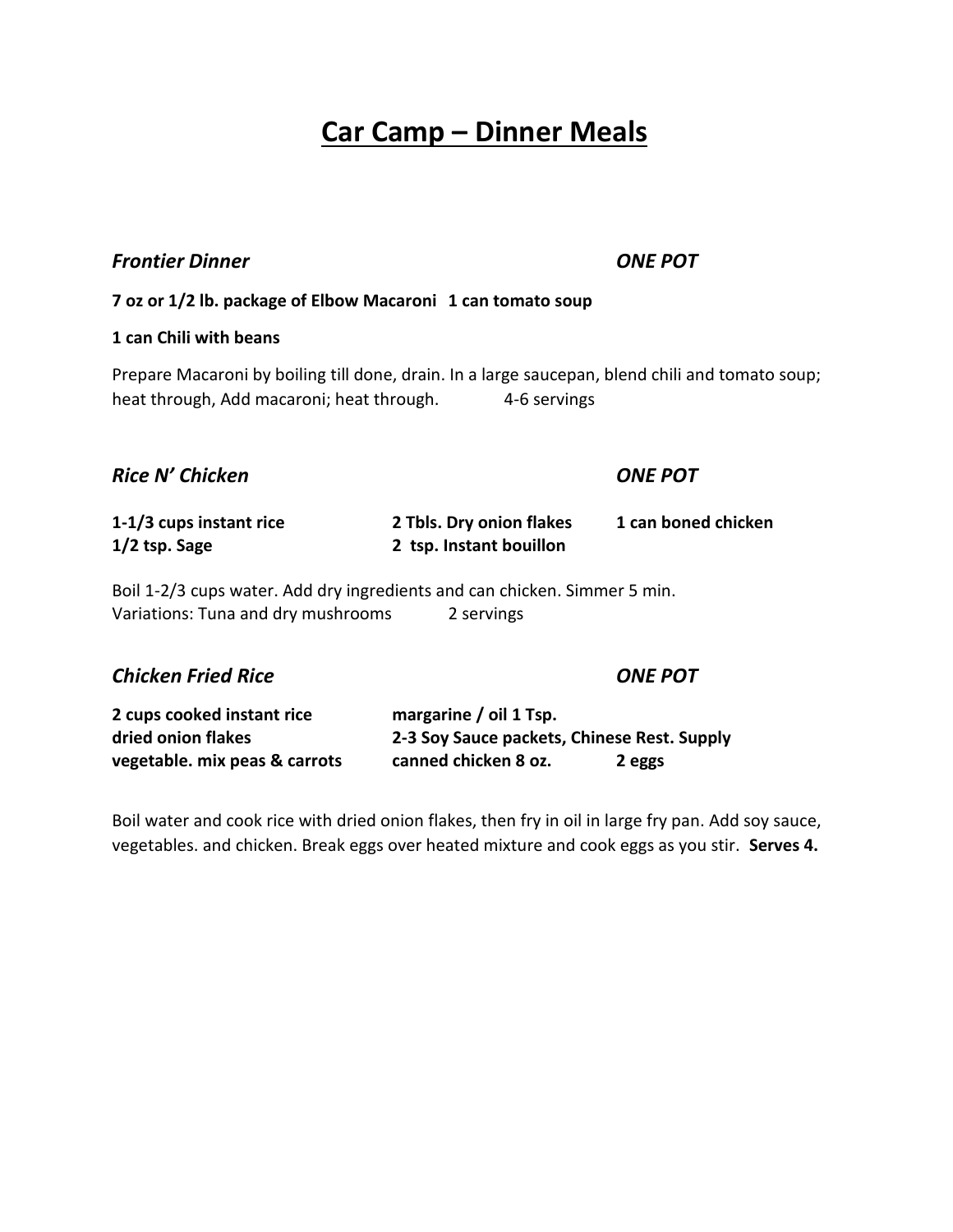*Spanish Fried Rice ONE POT*

| 2 cups cooked instant rice | margarine / oil 1 Tsp. |        |
|----------------------------|------------------------|--------|
| 1/2 cup Salsa              | dried onion flakes     | 2 eggs |

Boil water and cook rice with dried onion flakes, then fry in oil in large fry pan. Add Salsa. Break eggs over heated mixture and cook eggs as you stir. **Serves 4.**

| <b>Scoutmaster Stew</b>                                                                         |                  |                | <b>ONE POT</b>    |
|-------------------------------------------------------------------------------------------------|------------------|----------------|-------------------|
| 1 can soup                                                                                      | 1 can vegetables | 1 can potatoes | 1 can Dinty Moore |
| Open cans, slice the potatoes, put in pot, heat, eat with copious amounts of grunts and growls. |                  |                |                   |
| <b>Tortilla Italliano</b>                                                                       |                  |                | <b>SKILLET</b>    |

| 1 can pizza sauce  | grated mozzarella cheese                 | 1 tbs. cooking oil |
|--------------------|------------------------------------------|--------------------|
| flour tortillas 9" | pizza toppings, sausage, onion, mushroom |                    |

Cook the sausage, mushrooms, and onions. Oil skillet and put tortilla on the sauce, toppings and cheese. Put 2nd tortilla on top and heat for 2 minutes, flip and heat 3 minutes more or less.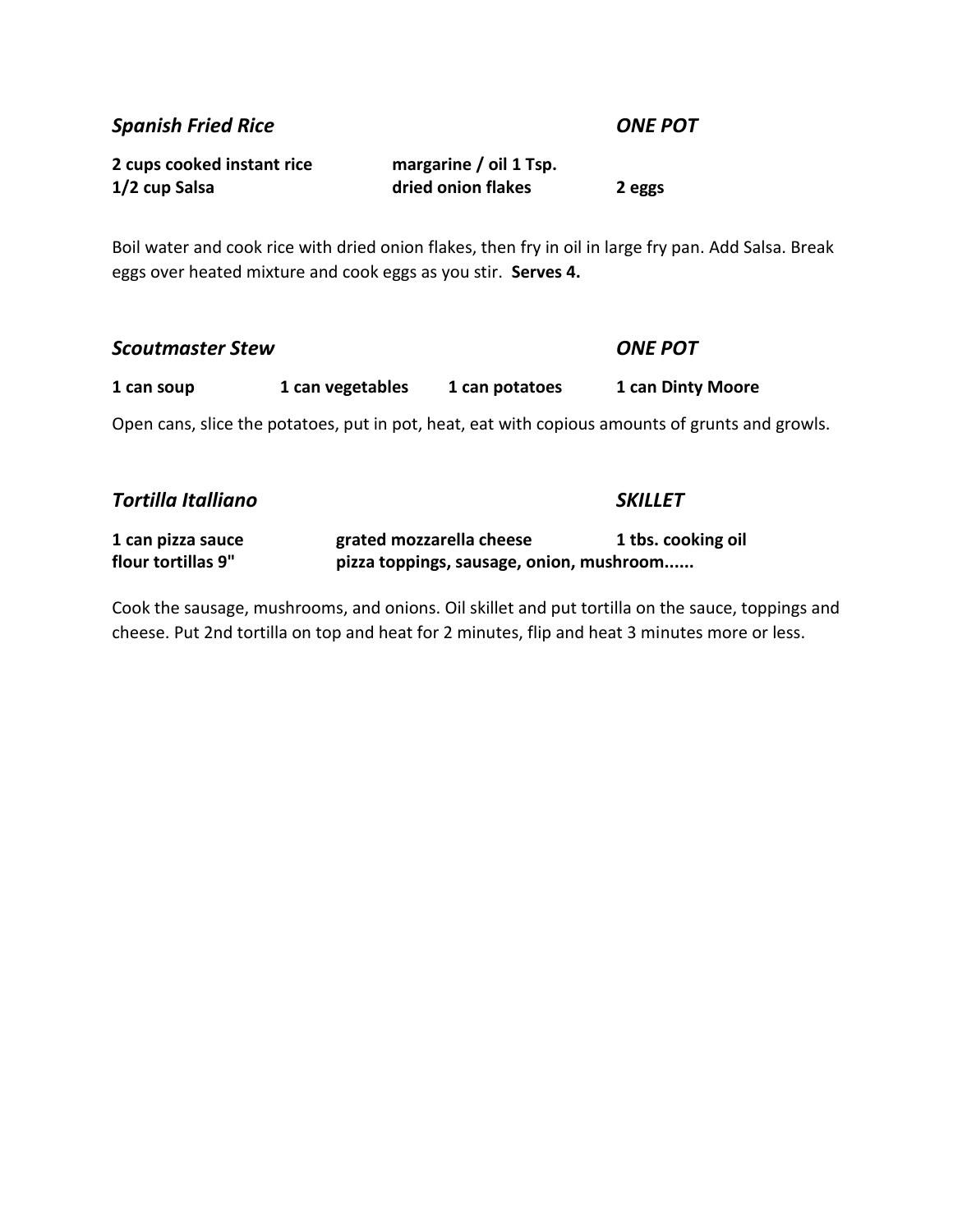#### *Mac and......... ONE POT*

#### **1 box macaroni and cheese, 1 can of tuna, chicken, or turkey, 1 small can vegetable.**

Cook the macaroni and add some onion flakes, drain and add the cheese mix, add the can meat and vegetable., add pepper. Heat and eat. **~ 4 servings**

| MAC and      | 1 cup Meat                          | 1 cup Vegetables | some EXTRAS                 |
|--------------|-------------------------------------|------------------|-----------------------------|
|              | ground beef                         | stewed tomatoes  | 1 t. chili powder           |
| 1 box of     | chicken                             | broccoli         | 2 t. mustard                |
| Mac & Cheese | ham or SPAM                         | red pepper       | 1/4 cup Miracle Whin        |
|              | tuna                                | peas             | 1/4 t. Italian<br>seasoning |
|              | ground beef or turke peas & carrots |                  | $1/8$ t. pepper             |

*Nachos ONE POT*

| 1 can (10.75 oz) Campbell's Condensed Cheddar Cheese Soup |                                   |
|-----------------------------------------------------------|-----------------------------------|
| 1/2 cup Salsa                                             | 1 Chopped Tomato                  |
| <b>Sliced green onions</b>                                | slices pitted ripe olives         |
| 1 bag tortilla chips                                      | Chopped green or sweet red pepper |

**Option – add/cook hamburger, chicken or ground turkey before cheese soup**

1. In 1 1/2 quart saucepan, combine soup and salsa. Over low heat, heat through, stir often.

2. Serve over tortilla chips. Top with tomato, green onions, olives and peppers.

3. Add ground beef or chili.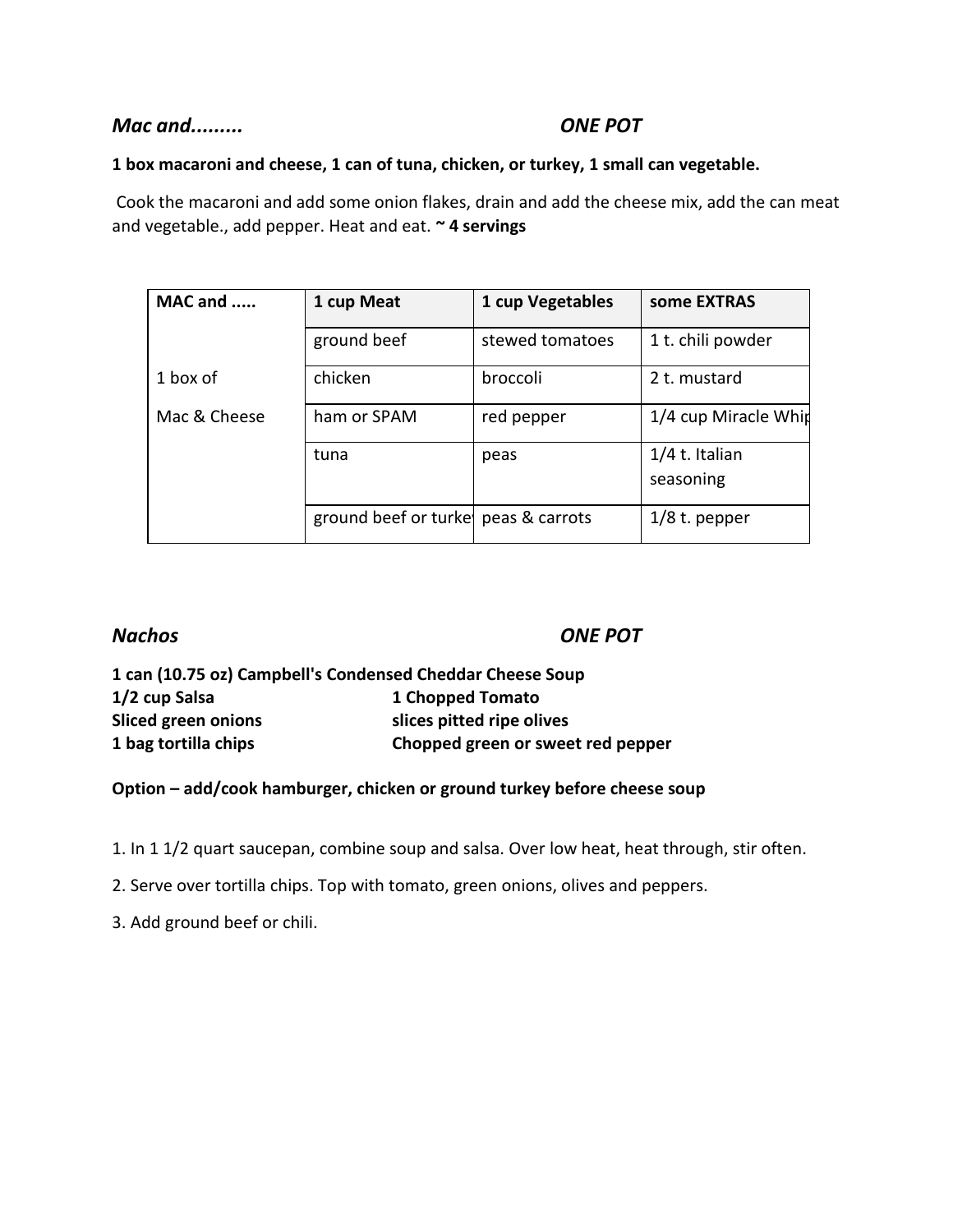#### *Ranger Stew* **<b>ONE POT**

**1 1/2 lb. Lean ground beef 1 1/2 teaspoon salt**

- 
- 
- 
- **Water 1/4 cup ketchup**
- **2 tablespoon Worcestershire sauce**

- 
- **1 small onion chopped 1/2 teaspoon ground thyme**
- **1 (28 oz) can peeled 1/8 teaspoon ground black pepper**
	- **whole tomatoes 2 (6-8 oz) cans sliced mushrooms**
- **1 (14 oz) can beef broth 1 cup uncooked quick-cooking rice**
	-

Place a large skillet over medium-high heat and add ground beef and onion. Cook, breaking up beef, until beef is no longer pink inside; drain fat. Add tomatoes, broth, 2 soup cans of water, ketchup, Worcestershire sauce, salt, thyme, pepper, and mushrooms. Bring to a boil. Reduce heat and simmer, uncovered, 5 minutes. Stir in rice, cover and set aside 5 minutes. **Makes 4 to 6 servings.**

| <b>Mexican Rice &amp; Beef</b> |                    | <b>ONE POT</b>           |
|--------------------------------|--------------------|--------------------------|
| 1/2 lb. ground beef            | 4 whole scallions, | 1+1/2 teas. chili powder |
| 1 (8 oz). can tomato sauce     | $1/2$ cup water,   | 3/4 cup Minute Rice      |

Brown beef & scallions, add tomato, water, chili powder. Bring to boil. Stir in rice, cover, stand for 5 min. Serve with tortilla chips. **Serves 4**

alternate: FD beef and dried onions.

*Chili Mac* **ONE POT**

| 1/2 cup dried beef      | $11/2$ tsp. salt, |             |
|-------------------------|-------------------|-------------|
| $1/4$ tsp. black pepper | 2 T. chili powder | 3 cup water |

Bring to boil. Add 1 1/2 cups noodles and simmer 15 min. When done, stir in 1/3 cup powder milk and 4 T. margarine. Top with parmesan cheese or cheddar.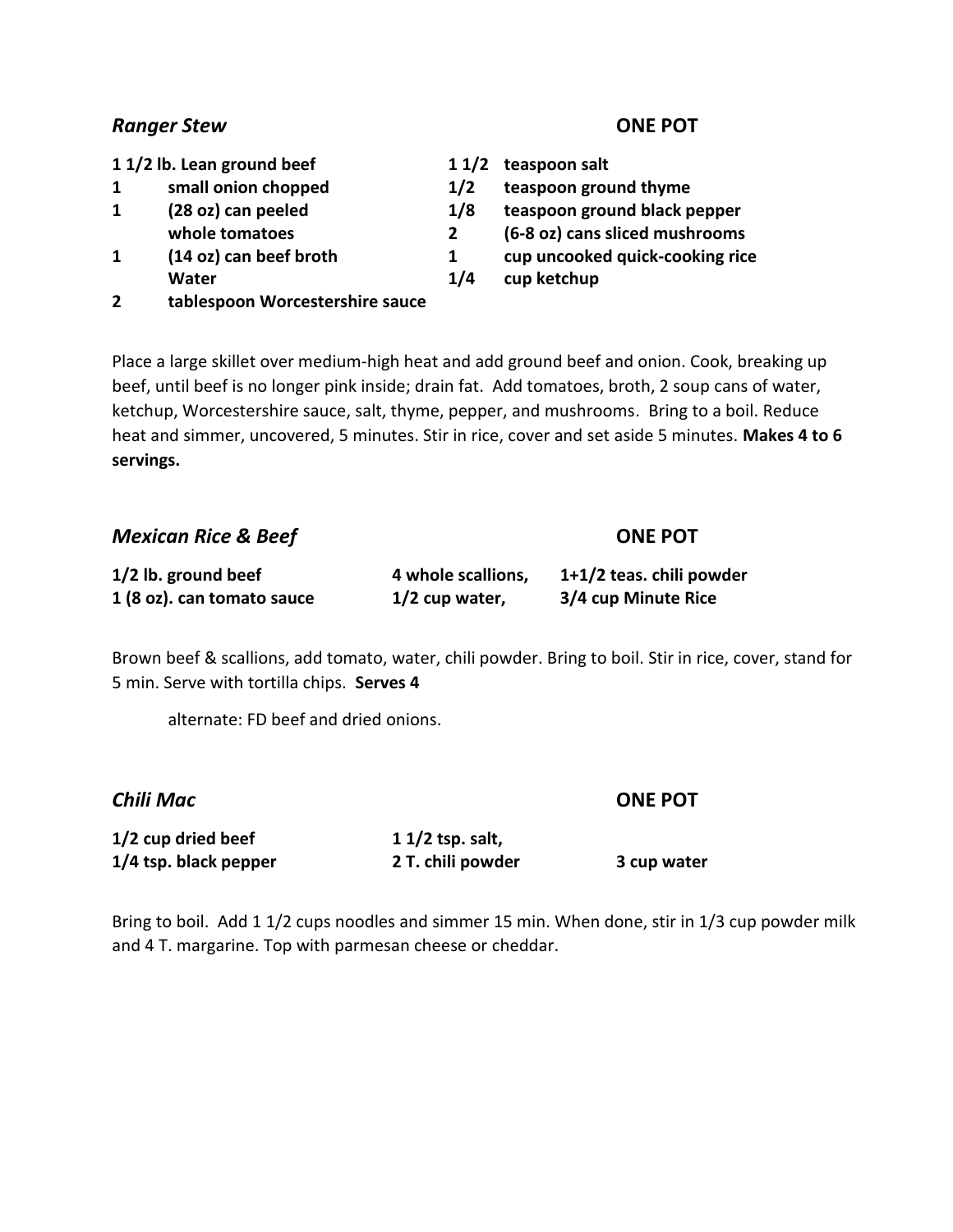| <b>Beef Stroganoff</b>                                                                 | version 1          |                        | <b>TWO POT</b> |
|----------------------------------------------------------------------------------------|--------------------|------------------------|----------------|
| 2 cups egg noodles                                                                     | 1/2 cup dried beef | 2 tsp. salt            | 3 cups water   |
| boil and simmer 15 minutes, Stir in sauce and 4 T. margarine.                          |                    |                        |                |
| 2/3 cup powder milk 1 pkg. sour cream mix<br>mix above with 1 1/2 cup water and simmer |                    | 1 pkg. stroganoff mix, |                |
|                                                                                        |                    |                        |                |

| version 2                    | <b>ONE POT</b> |
|------------------------------|----------------|
| 1 small can sliced mushrooms |                |
| 2 T. oil                     |                |
| 1 T. Worcestershire sauce    |                |
| sour cream mix               |                |
| tomato soup mix              |                |
|                              |                |

Mix all but the rice and bring to full boil. Add rice and cover and stand 5 minutes.

### *Dad's Chili* **BIG POT**

**2 lb. ground beef 2 teaspoons cumin 1 (15 oz) can red beans 1 quart tomato juice pepper, oregano, sugar 1 med. onion chopped 1 (29 oz) can tomato puree 1 teaspoon salt 1/2 cup diced celery 1/4 cup diced green bell pepper 1/4 cup chili powder 1/2 teaspoon black 1/8 teaspoon cayenne pepper 1 1/2 teaspoons garlic powder** 

Brown beef in skillet, drain, then add all the rest into a 6 quart pot, cover and simmer 1 to 1.5 hours stirring every 15 minutes. **makes 16 (1 cup) servings.**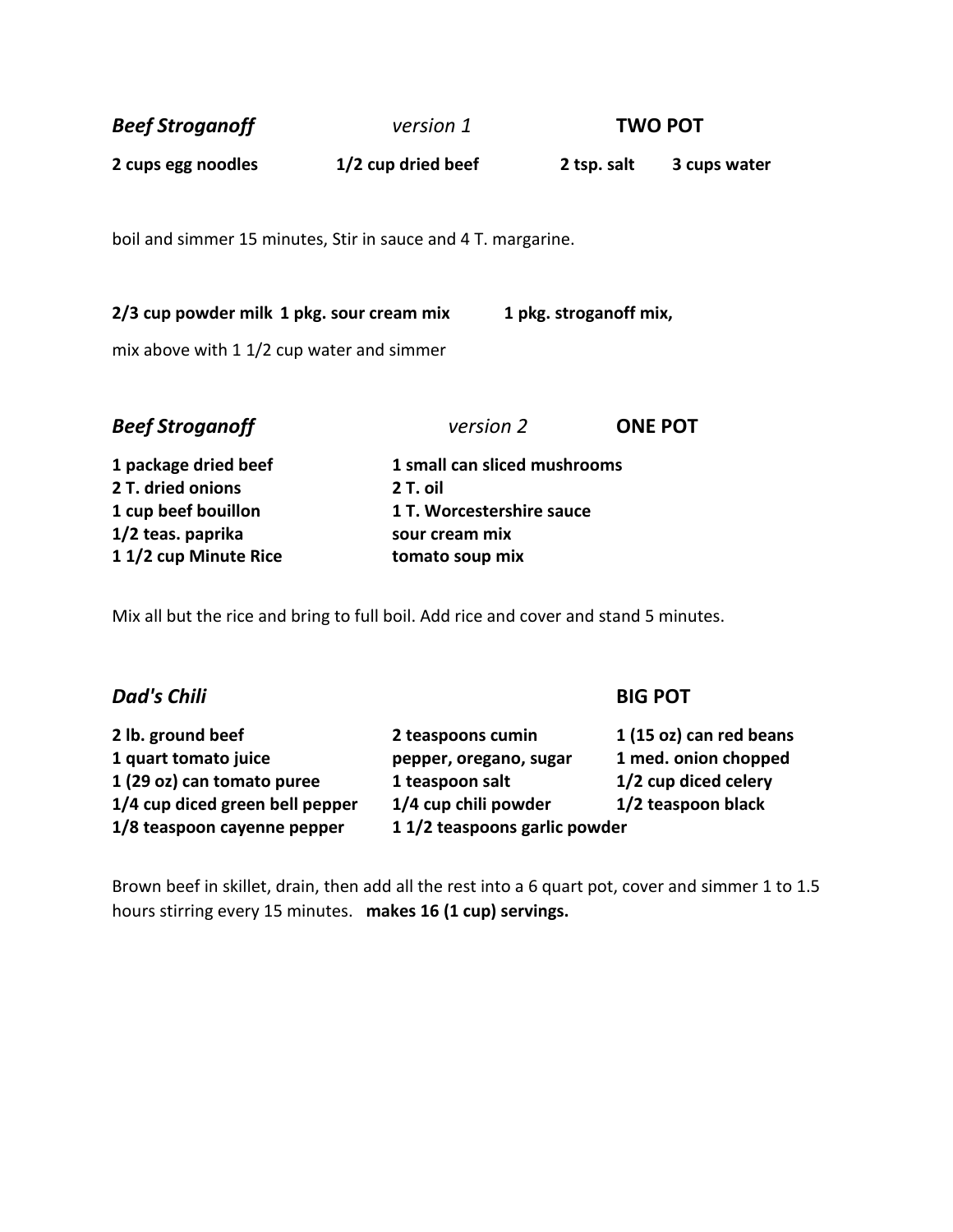*Frito Pie* **ONE POT**

**1 can chili 6-8 small bags Frito's corn chips schredded cheese**

Cook up pot of chili (homemade or canned). Buy individual size bags of Frito's corn chips. Cut an X on front of bag and open. Put chili on top of the chips, and schredded cheese. And you have portable lunchtime Frito Pie.

*Arroz con Pollo* Chicken with Rice **BIG SKILLET**

- **1 2 1/2 to 3 lb. Broiler-fryer chicken, cut up (can be pre-boned pieces)**
- **2 tbls cooking oil**
- **1 1/2 cups long grain rice**
- **1 cup chopped onion**
- **2 cloves garlic, minced**
- **3 cups water**
- **1 8 oz. Can tomatoes, cut up**
- **1 tlbs. Instant chicken bouillon granules**
- **1 teaspoon salt**
- **1/4 teaspoon pepper**
- **1/4 teaspoon coriander**
- **1 cup frozen peas**
- **1 2 oz can sliced pimientos**

Sprinkle chicken lightly with salt. In a 12-inch skillet brown chicken in hot oil about 15 minutes. Remove chicken from pan. In drippings remaining in pan, cook rice, onion, and garlic until rice is golden. Add water, undrained tomatoes, bouillon granules, salt, pepper, and coriander. Bring to boiling, stir well. Arrange chicken atop rice mixture. Cover and simmer 30-35 minutes or until chicken is tender. Add peas. Cover and cook 5 minutes more. Garnish with pimiento strips. Makes 4-6 servings.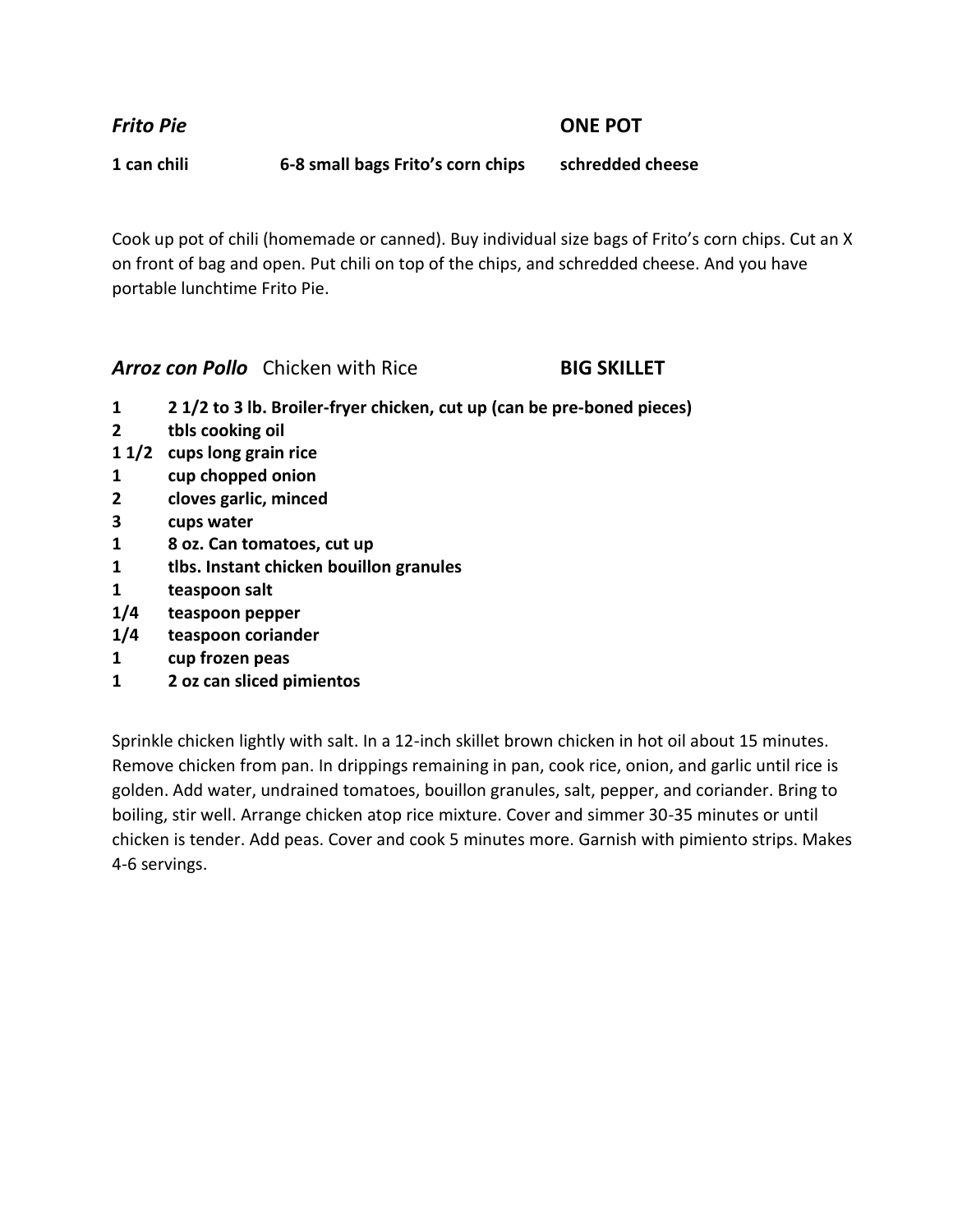#### *Chicken Quesadillas* **POT & SKILLET**

| 2 tortillas for each quesadilla           | 3 boneless chicken breasts |                |
|-------------------------------------------|----------------------------|----------------|
| 2 lb. Monterey Jack cheese                |                            |                |
| Salsa, hot or mild                        | 1 onion                    | 1 Green pepper |
| 2 Tbs. finely chopped cilantro or parsley |                            | oil            |

Boil Chicken breasts in large pot of water until cooked. Chop chicken, set meat aside. Grate the cheese, set aside. Simmer sliced onions and green peppers with a little oil. Add salsa and chicken. On a lightly oiled griddle, heat tortilla, add meat mixture and grated cheese. Top with another tortilla. Flip and melt cheese. Cut into quarters and serve. Add Guacamole, sour cream, lettuce, Eat

### **Cheeseburger Rice DISCONE POT**

| 1 lb. ground beef | 1 sm. onion, chopped 1 1/2 cups water |                       |
|-------------------|---------------------------------------|-----------------------|
| $1/2$ cup catsup  | 2 T. mustard                          | $1/2$ tsp. salt       |
| $1/2$ tsp. pepper | 11/2 cups Minute rice                 | 1 cup shredded cheese |

Brown meat and onions, drain fat. Stir in water, catsup, mustard, salt & pepper. Bring to boil.

Stir in rice, cover. Remove from heat and let stand 5 minutes. fluff with fork and sprinkle with cheese; cover. Let stand 3 minutes or until cheese melts. serves 4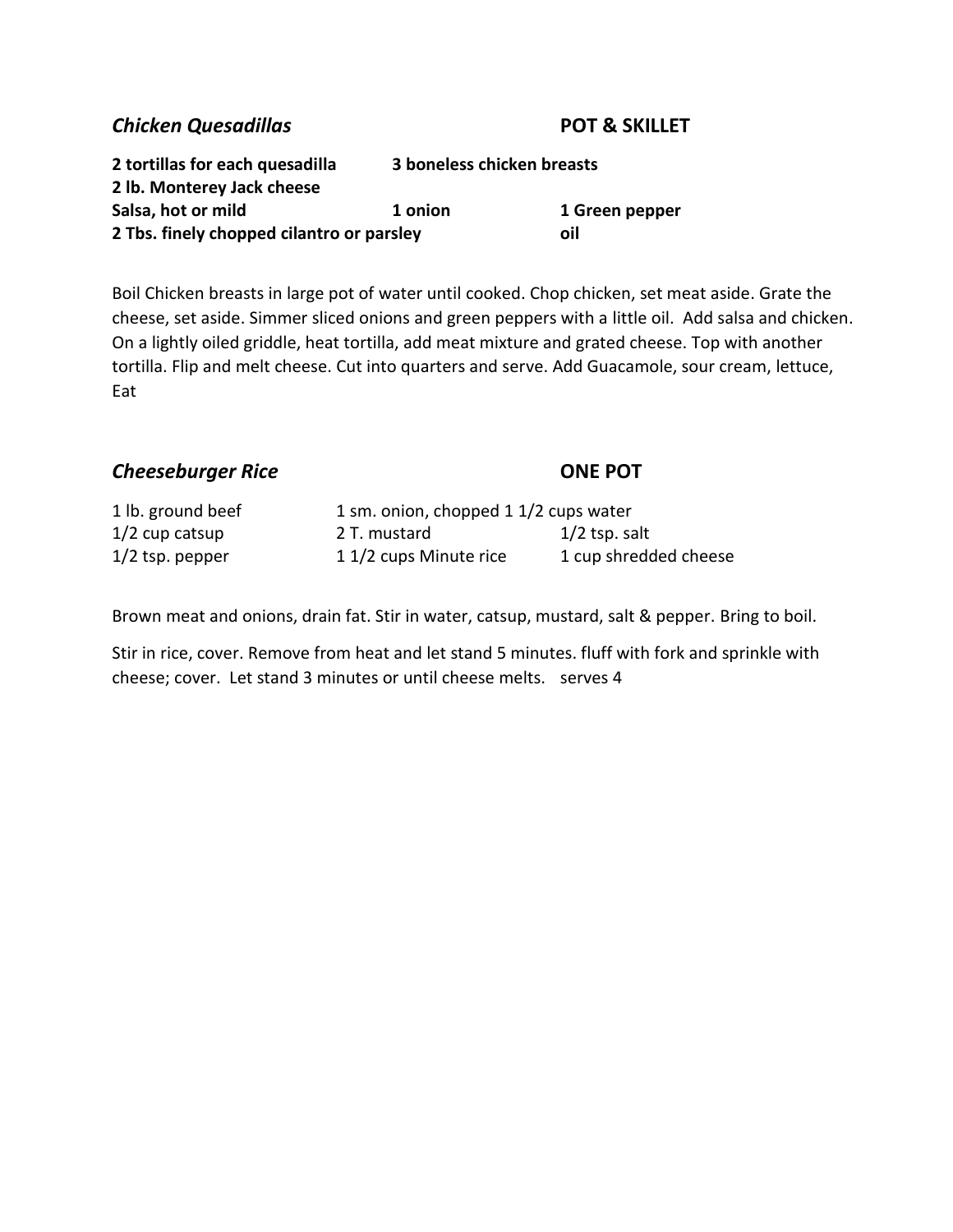# **One Pot dinners – Mix and Match**

Take one from each column

| <b>BASE</b>          | <b>VEGETABLE</b>                          | <b>MEAT</b>           | <b>SAUCE</b>    | <b>SPICE</b> | <b>TOPPING</b>    |
|----------------------|-------------------------------------------|-----------------------|-----------------|--------------|-------------------|
| Spaghetti            | fresh                                     | ground beef           | cheese          | oregano      | nuts              |
| Thin Spaghetti       | carrots                                   | can beef              | sour-cream      | herbs        | toasted           |
| Vermicelli           | potatoes                                  | can chicken           | stroganoff      | sage         | sunflower         |
| Capellini            | summer squash                             | can turkey            | spaghetti       | basil        | pumpkin           |
| Fettuccini           | onions                                    | dried chipped<br>beef | dry soup mix    | salt, pepper | coconut           |
| Macaroni             | cucumbers                                 | can meat              | miso powder     | poultry      | sesame            |
| <b>Ribbons</b>       |                                           | spread                |                 | seasoning    | seeds             |
| Egg Noodles          | frozen                                    | stew meat             | gravy mixes     | garlic salt  | margarine         |
| Linguine             | for short trips &                         | hard salami           | curry           | onion salt   | cheese            |
| Elbow Macaroni       | cold weather                              | Vienna<br>sausage     | sweet & sour    | chili powder | catsup<br>packets |
| Rotini               | freeze dried                              | <b>SPAM</b>           | au jus          | butter buds  | bacon bits        |
| <b>Small Shells</b>  | peas                                      | jerky                 | teriyaki        | soy sauce    | croutons          |
| <b>Juniorettes</b>   | gr. beans                                 | canned fish           |                 | bouillon     | dumplings         |
| Pasta Nuggets        | corn                                      | clams                 | thickeners      | chicken      |                   |
| Kluski noodles       |                                           | tuna                  | cornstarch      | beef         | wheat germ        |
| Rigatoni             | home dried                                | salmon                | flour           | vegetable    |                   |
| Mostaccioli          | onions                                    | sardines              | cornmeal        | mixes        |                   |
| Ziti                 | mushrooms                                 | crab                  | <b>SOUPS</b>    | chili        |                   |
| Ready-cut            | mixed vegetable.                          | shrimp                | Cream of        | taco         | dried fruit bits  |
| Spaghetti            | flakes                                    |                       | Mushroom        |              |                   |
| Rotelle              | soup blends                               | pepperoni             | Tomato          | sloppy Joe   | raisins           |
| Rainbow Rotini       | pepper flakes                             | freeze dried          | creamed<br>corn |              |                   |
| <b>Medium Shells</b> | celery flakes                             | ham                   | Tomato juice    |              |                   |
| <b>Cous Cous</b>     | can onion rings                           | beef                  |                 |              |                   |
| Acini di Pepe        |                                           | chicken               | Cheddar         |              |                   |
| Rosmarina            |                                           | shrimp                | cheese          |              |                   |
| A-B-C- noodles       |                                           | dried fish            | soup            |              |                   |
| <b>Rings</b>         |                                           | smoked fish           |                 |              |                   |
|                      | Ramen noodles chow mein noodles bacon bar |                       |                 |              |                   |
| <b>Quick Rice</b>    | ### Helper's                              | <b>TVP</b>            |                 |              |                   |
| Rice-A-Roni          | Stuffing                                  | beef flavor           |                 |              |                   |
| Instant              | box mixes                                 | chicken flavor        |                 |              |                   |
| Potatoes             | Mac & cheese                              |                       |                 |              |                   |
| <b>Quick Grits</b>   | rice $& # ##$                             |                       |                 |              |                   |
|                      | noodles & ###                             |                       |                 |              |                   |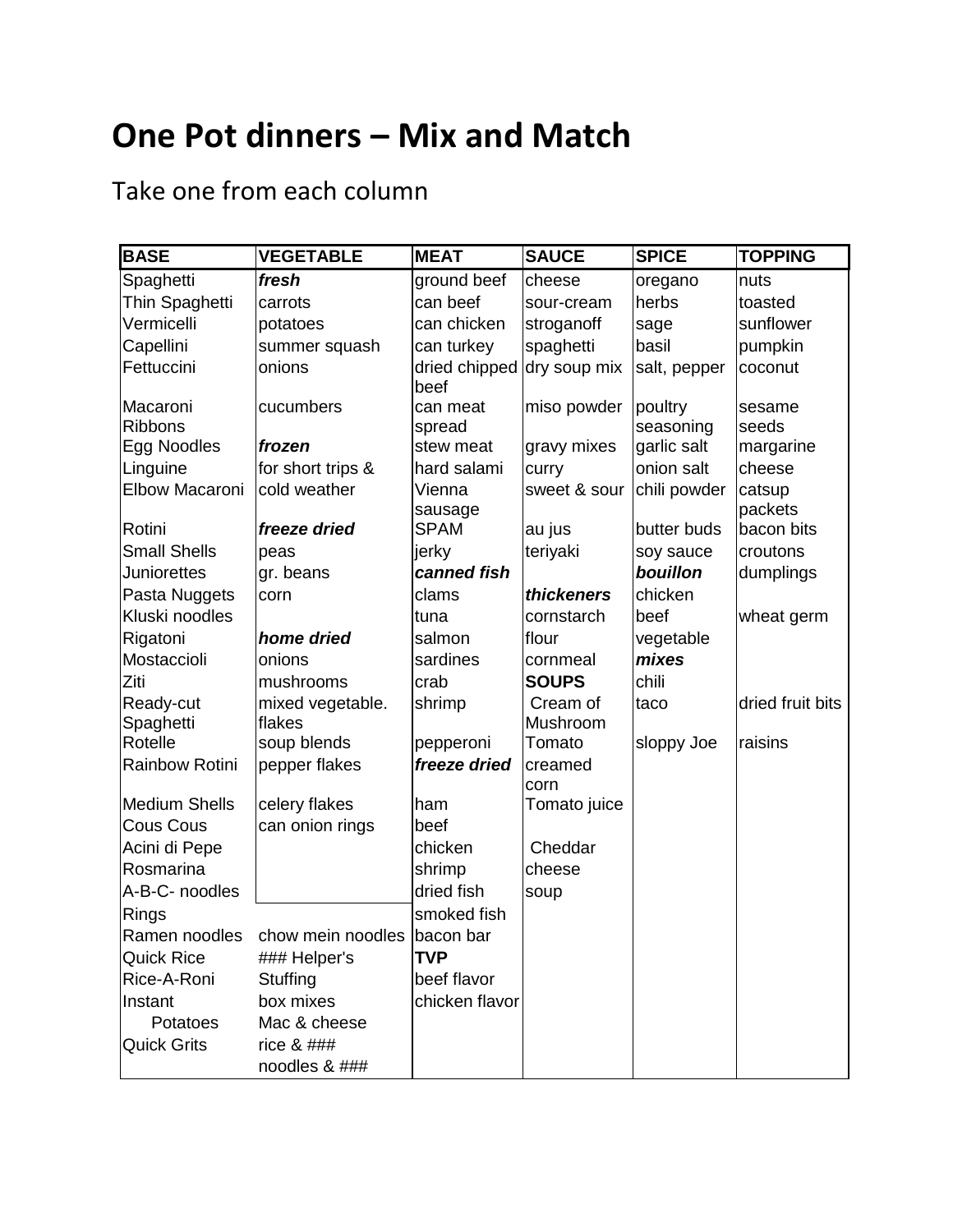# **Dutch Oven Meals**

## **Cooking with coals…**

Coals are produced in two ways. Charcoal comes in bags not suited for backpacking but great for car camping. Place the Bag in a 5 gal. bucket to keep dry. The other method is producing coals from a wood fire. Hardwoods make better coals than softwoods such as pine. Twigs do not produce coals very well, if at all. 1 1/2 - 2 inch thick limbs make better coals. They are small enough to burn down, and large enough to make coals. The cooking can be done directly on the coals using foil wrapped food or Dutch Oven, or use a grate over the coals. The temperature can be determined by holding the back of your hand over the coals. Allow 30-40 minutes to get the coals ready before cooking.

|                                |                     |                | 8''            | cast iron 12" |             |              |
|--------------------------------|---------------------|----------------|----------------|---------------|-------------|--------------|
| <b>Approximate Temperature</b> | <b>Type of Fire</b> |                |                | coals         |             | Seconds over |
|                                |                     |                | Under / Top    |               | Under / Top | fire         |
| 250-325 degrees                | slow                | $\overline{2}$ | 4              | 3             | 5           | $6 - 8$      |
| 325-400                        | Medium              | 3              | 5              | 4             | 6           | $4 - 5$      |
| 400-500                        | Hot                 | 4              | 6              | 5             | 7           | $2 - 3$      |
| > 500                          | Very Hot            | 5              | $\overline{7}$ | 6             | 8           | 1            |

All dutch oven cooking is done by hot coals, never in a flaming fire. The coals may be from hardwoods like oak and hickory or from charcoal. Hardwoods yield long-burning coals which are necessary for the lengthy cooking process in most dutch oven recipes. Soft woods like pine are unsatisfactory.

Charcoal is more convenient to use and is necessary in areas where there is no downed hardwood. Use a firepan under the coals to prevent killing ground cover.

The amount of charcoal needed will vary with the weather (wind and temperature)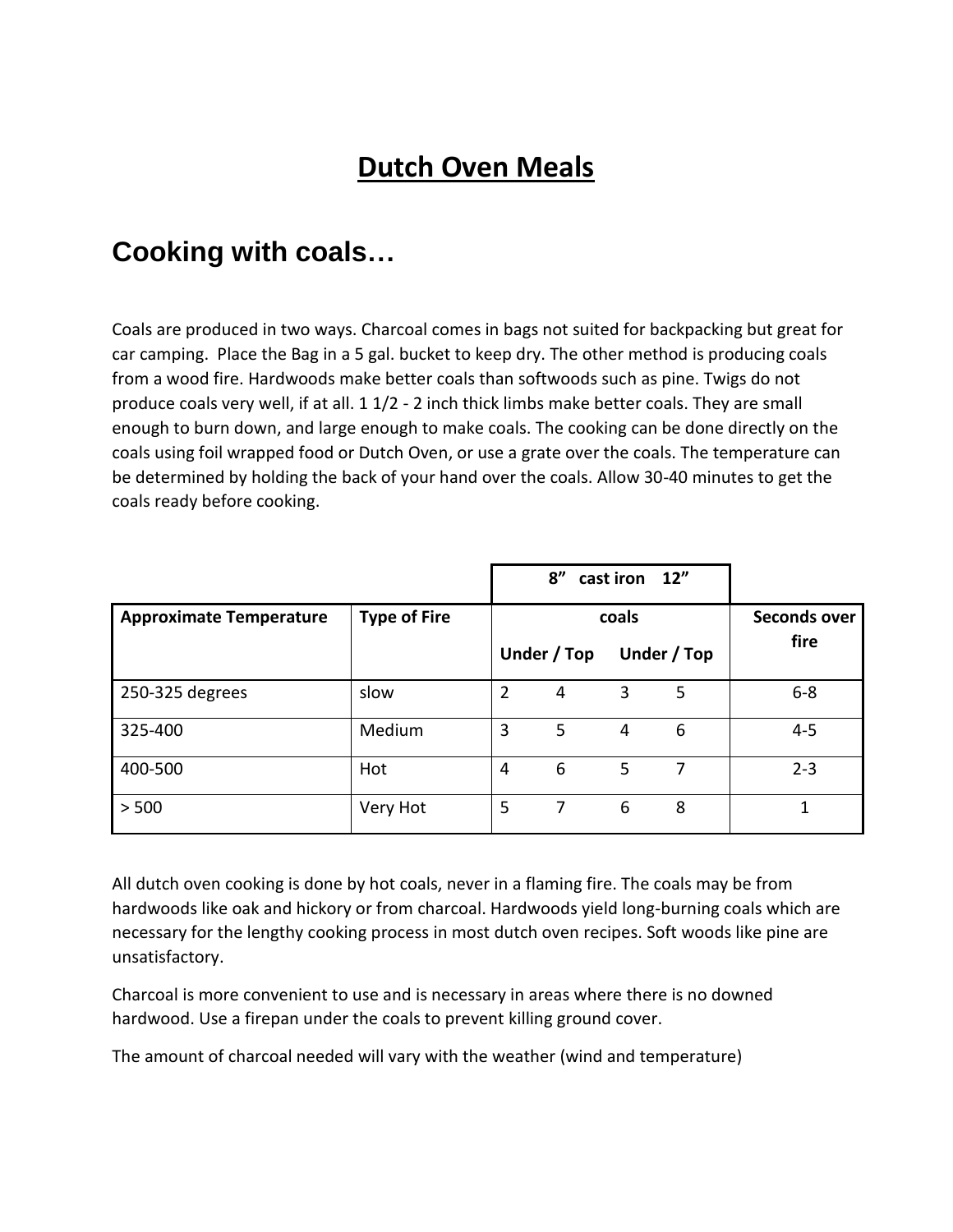#### **ROASTING:**

The heat source should come from the top and bottom equally. Coals should be placed under the oven and on the lid at a 1 to 1 ratio.

#### **BAKING:**

Usually done with more heat from the top than from the bottom. Coals should be placed under the oven and on the lid at a 1 to 3 ratio, having more on the lid.

#### **FRYING, BOILING ETC:**

All of the heat should come from the bottom. Coals will be placed under the oven only.

#### **STEWING, SIMMERING:**

Almost all heat will be from the bottom. Place the coals under and on the oven at a 4 to 1 ratio with more underneath than on the lid.

#### **THE LID:**

The lid can be placed on the fire or stove upside down and used as a skillet or griddle. Using the lid in this fashion, you can make virtually error free pancakes and eggs that don't run all over. This is because most lids are shaped like a very shallow bowl so things naturally stay in the center, even if the lid is not level.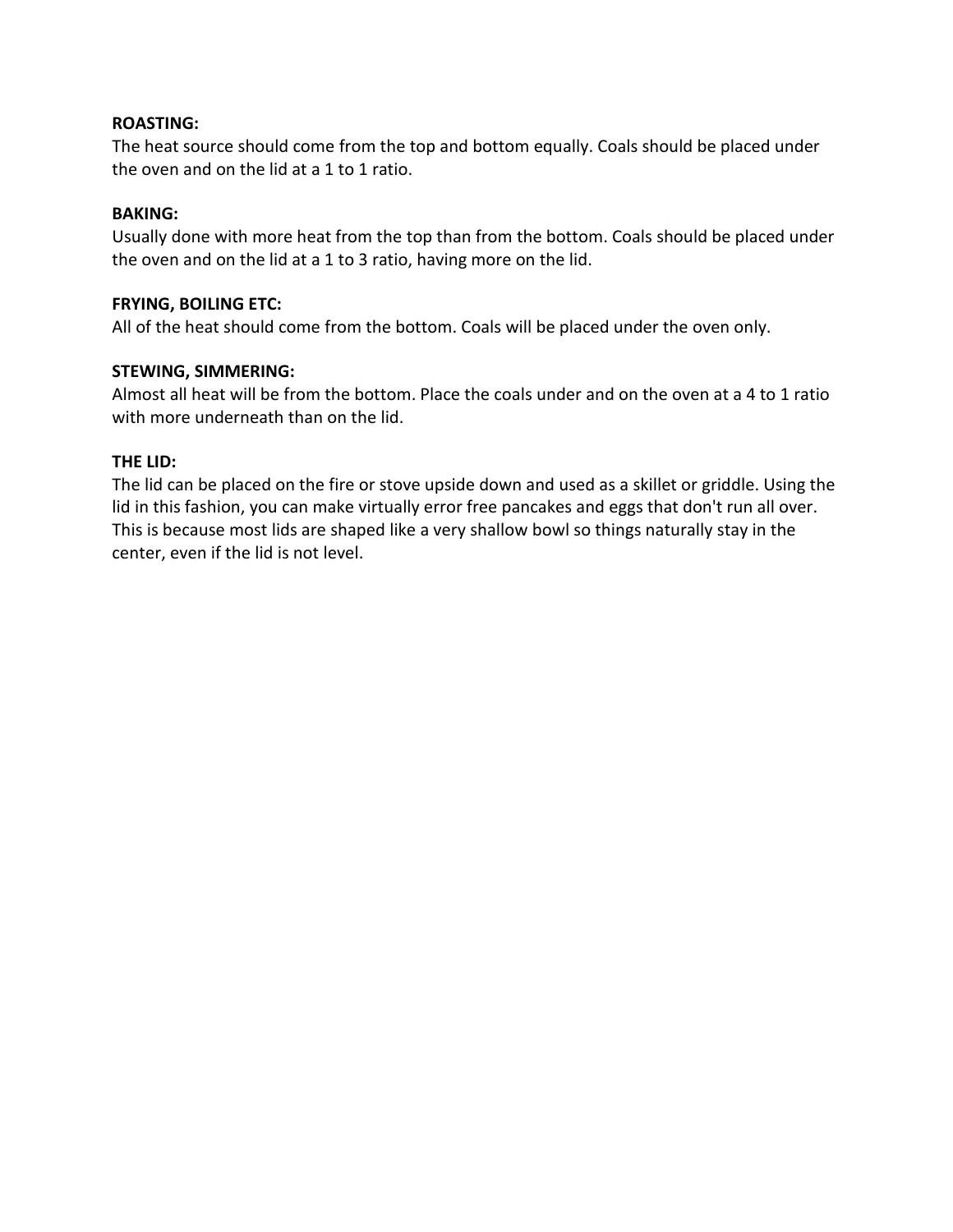#### *Rayado Biscuits* **DUTCH OVEN**

#### **Biscuit Mix Flour**

Mix 12 - 18 oz biscuit mix as directed and pat out on a floured, flat surface. Cut biscuits with a small open end can and place 20-24 biscuits in oven. Cover and bake about 15 minutes. Can also use floured hands and balls of dough 1 1/2 ", flatten and placed in oven. Or spoon the mixed dough and drop into oven without shaping.

### *Cimaron Cinnamon Rolls* **DUTCH OVEN**

| 2 6-oz pkg. biscuit mix flour | 1 cup brown sugar |
|-------------------------------|-------------------|
| 3 4-oz raisins                | cinnamon          |

Mix the biscuit mix as directed and pat out in a rectangular shape on a floured, flat surface. Spread raisins and brown sugar over the dough and sprinkle with cinnamon. With floured hands roll the dough into a cylinder and cut slices from the rolled cylinder. Place in bottom of dutch oven. Cover with lid and bake about 15-20 minutes. serves 8.

| <b>Turkey and Stuffing Pie</b>             |                             | <b>DUTCH OVEN</b> |
|--------------------------------------------|-----------------------------|-------------------|
| Categories: Dinner, Dutch oven<br>Yield: 6 |                             |                   |
| 2 cup prepared stuffing                    | 1 cup shredded swiss cheese |                   |
| 2 can chunk turkey (5 oz)                  | $1/2$ cup milk              | eggs              |

Preheat dutch oven. Pat stuffing evenly into 9-inch pie plate to form crust. Building up sides to form rim. Sprinkle turkey and cheese evenly over stuffing. In small bowl, beat together milk and eggs; pour over turkey. Bake 35 to 40 minutes or until knife inserted near center comes out clean. Let stand 5 minutes before serving.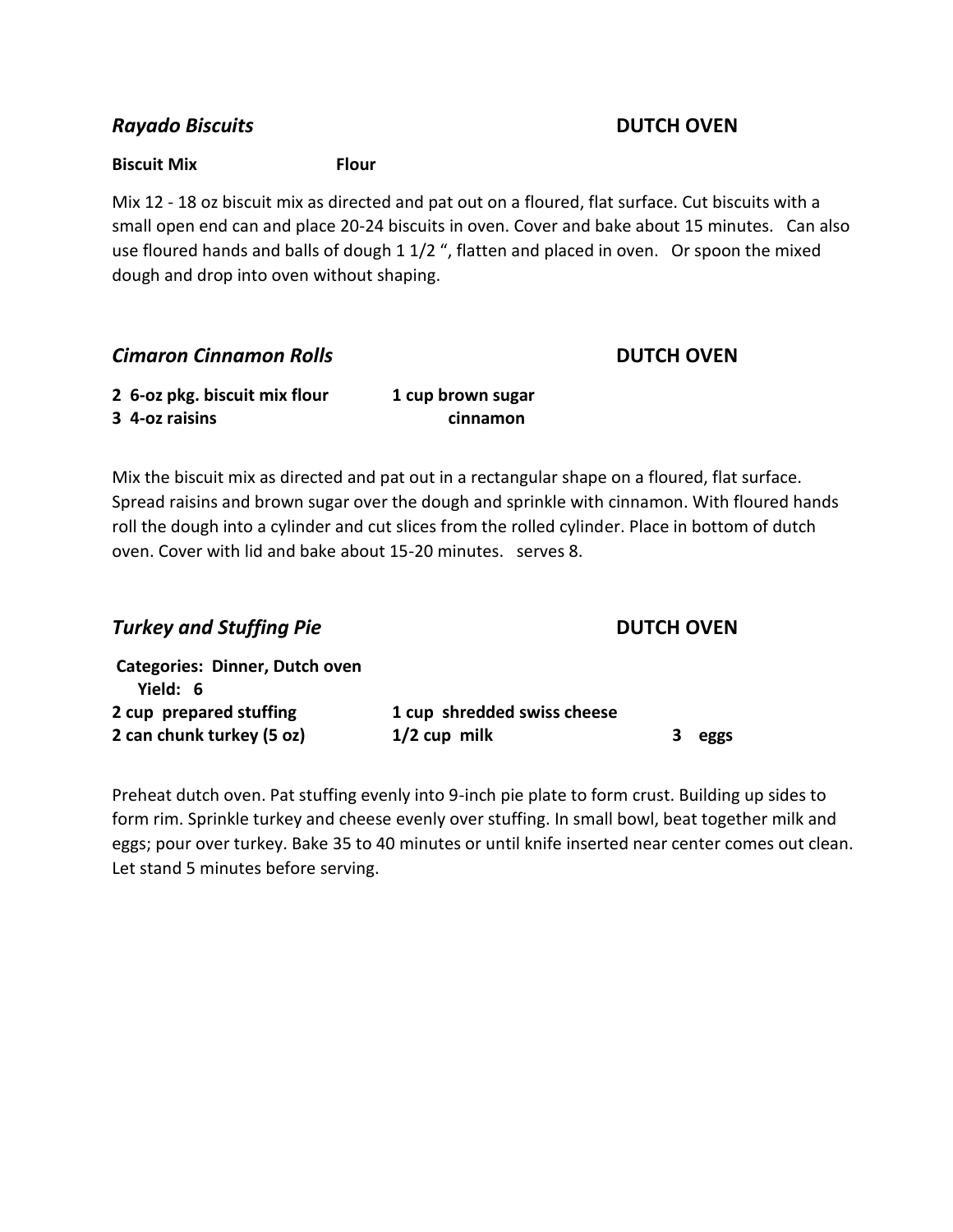### **Guadeloupe Chili Pie DUTCH OVEN**

**2 lb. ground beef 1/2 tsp. chili powder 1 med. onion, sliced 1/2 tsp. salt**

**1 tbs. margarine 1 8-oz can tomato sauce 1 15-oz can chili beans 1 6-oz package cornbread mix**

Brown beef and onions in the margarine in open Dutch oven. Add beans, chili powder, salt, and sauce; cook for 15 minutes in covered oven.

Mix the cornbread as directed and add to top of meat and beans. Place lid on oven, Cook for 20- 30 minutes, until cornbread is done. **Serves 8 persons.**

### *Lasagna Pie* **DUTCH OVEN**

**1/2 cup creamed cottage cheese 1 can (6 oz) tomato paste 1 lb. Ground beef 1 cup milk 1 cup shredded Mozzarella cheese 1/2 cup Bisquick Baking mix 1/2 tsp. Salt 2 eggs 1/2 tsp. Dried oregano**

Grease a 9" dutch oven and line with aluminum foil. Spread the cottage cheese in the bottom of the dutch oven. In a separate pan cook the ground beef and drain the grease. Stir in 1/2 cup mozzarella cheese, salt, oregano, and tomato paste; Then spoon over cottage cheese. In a bowl or heavy plastic bag stir the milk, Bisquick, and eggs until well blended. Pour into dutch oven. Bake for 30-35 min. or until knife inserted in the center comes out clean. Sprinkle with remaining cheese. And Bake 1-2 min. to melt cheese. **8 servings**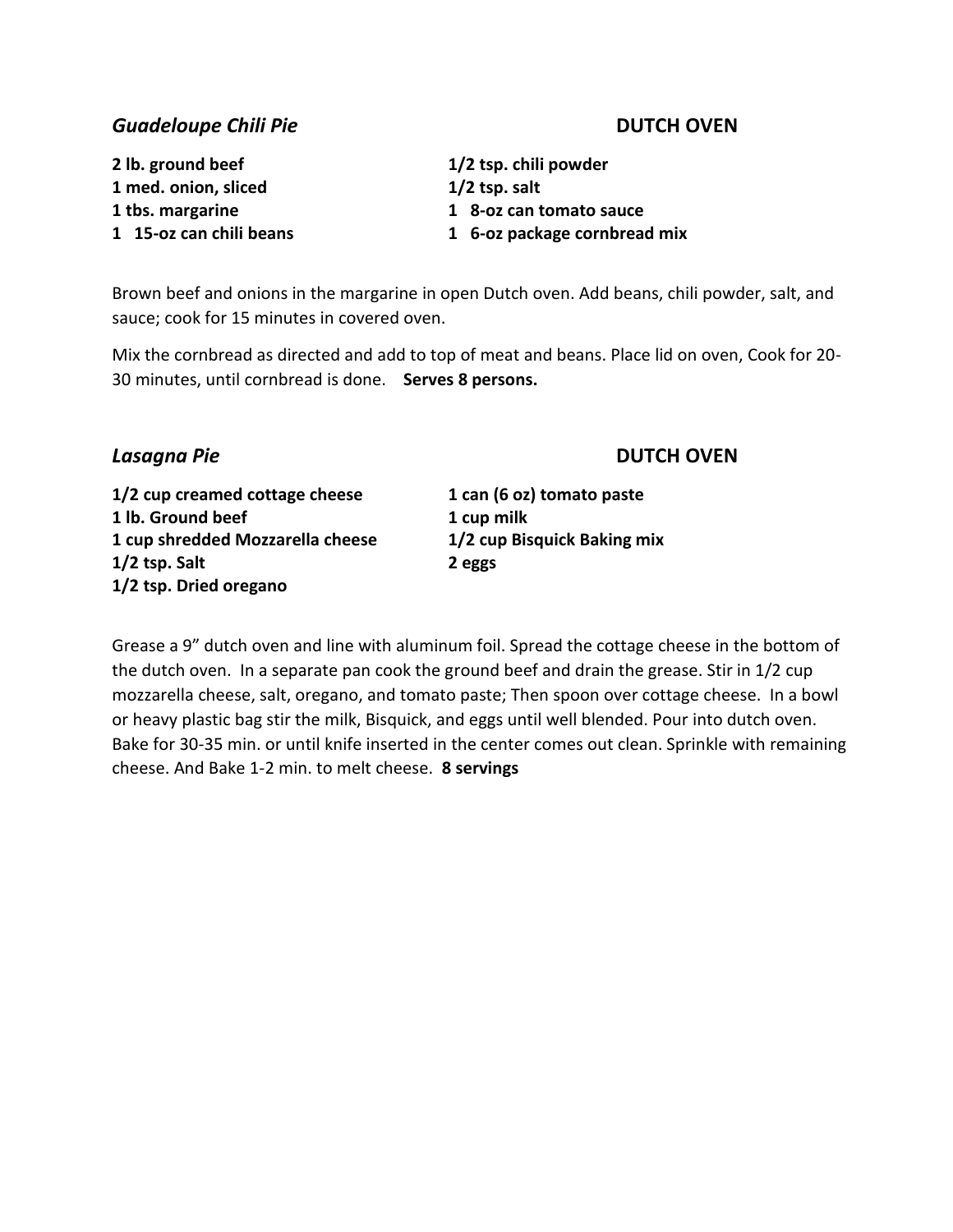### **Chicken and Stuffing Bake DUTCH OVEN**

**4 cups Pepperidge Farm Herb Seasoned Stuffing Paprika 6 Skinless Boneless chicken breast halves 1/3 cup milk 1 can Campbell's Cream of Mushroom soup 1 tbs. Chopped parsley margarine**

Mix stuffing with 1 cup boiling water and 1 tbs. Margarine. Spoon the stuffing across the center of 4 qt. Dutch oven. Place the chicken on each side of stuffing. Sprinkle the chicken with paprika. Mix soup, milk and parsley and pour over the chicken. Bake at 400 degree heat for 20 minutes and then open top a bit and bake additional 10 minutes. Serves 6.

### *Chili Pie* **DUTCH OVEN**

**4 cups corn chips 1 @ 19 oz can Name brand Chili 2/3 cup chopped onion 1 1/2 cups shredded Colby or Cheddar cheese**

Layer 2 1/2 cups of corn chips; onion; 1/2 cup cheese and chili in 1 1/2 quart casserole or Dutch oven. Top with remaining corn chips. Bake at (375) about 25 minutes. Top with remaining cheese and bake 5 minutes longer. Garnish with sour cream and ripe olives, etc.

**Serves 4-5** or one scoutmaster

#### *Chili Rice Casserole* **DUTCH OVEN**

| 3 cups cooked rice            | 1 (19 oz) can plain chili  |
|-------------------------------|----------------------------|
| 1/2 cup onions, chopped       | 3/4 cup crushed corn chips |
| 4 oz cheddar cheese, shredded |                            |

Place rice in buttered baking dish or Dutch oven. Spread half the onions and crushed corn chips over the rice. Heat chili and pour over rice. Top with remaining cheese, onions and crushed corn chips. Heat in at ~375 for 25 minutes. **Serves 4-6.**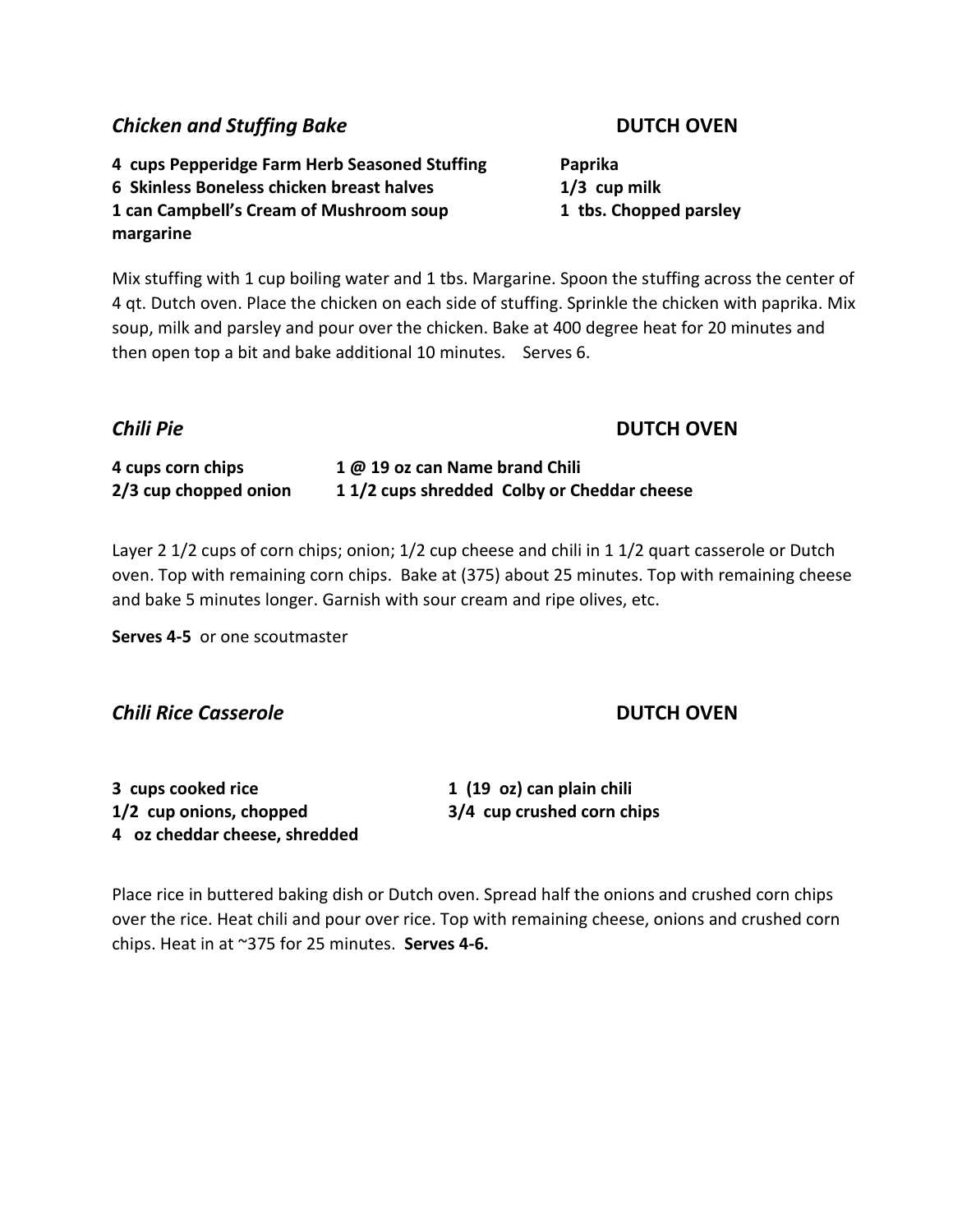#### *Kit Carson Pie* **DUTCH OVEN**

**2 lb. lean ground beef 1 onion 2 pkg. sloppy joe seasoning mix** 

**1 16 oz. pkg refrigerator biscuits**

**2 6 oz. cans tomatoe paste 2 cups water**

Brown the beef and onion. add seasoning mix, tomatoe paste and water. Stir and bring to boil. Place the biscuits over the mixture and bake for 15-20 minutes or until biscuits are brown. **Serves 4-6** or one scoutmaster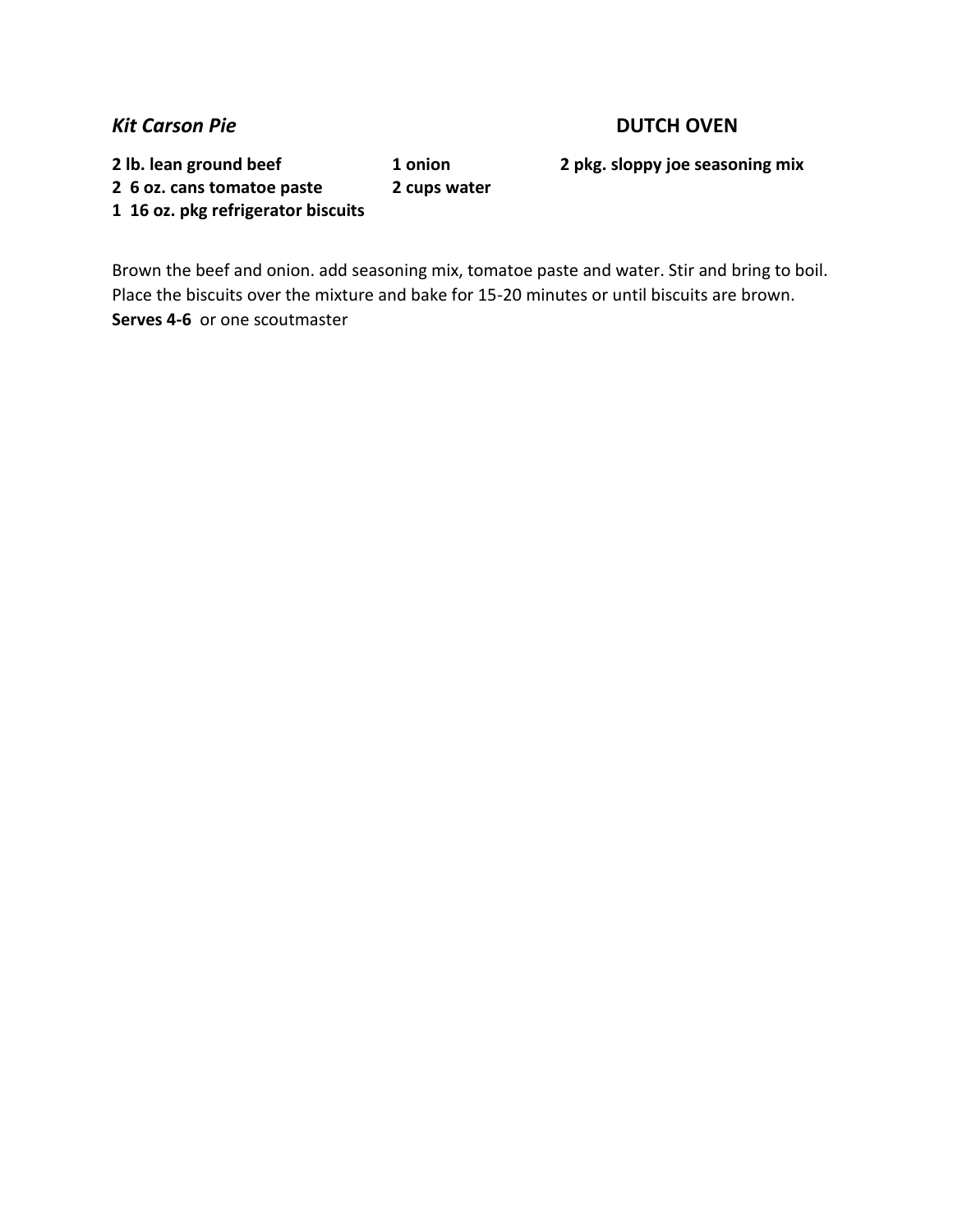## **Foil Meals**

#### **Drugstore wrap:**

- 1. Cut 2 pieces of lightweight foil or 1 piece of heavy-duty foil, twice the circumference of the item to be wrapped.
- 2. Place food in middle of foil, shiny side in. Food must be moist or add 4 T. of fluid.
- 3. Bring opposite sides of foil together, and fold 1/2 inch, repeat turning down to item.
- 4. Flatten top of package, Fold corners of open ends in and roll ends in small folds into center. The edges must seal to keep steam in.

| <b>Boy Scout Potatoes</b> | <b>FOIL</b> |                    |               |           |
|---------------------------|-------------|--------------------|---------------|-----------|
| Potato                    | Carrot      | <b>Small onion</b> | Salt & Pepper | margarine |

Slice the Potato into 1/4 inch slices. Peal and slice the onion and carrot. Place in the middle of a drugstore foil wrap with salt, pepper, & a dollop of margarine. Add 1 Tbls. water. Seal the Wrap and place on coals for 45 minutes to a hour.

| <b>Baked Apple</b>  |                                             | <b>FOIL</b> |  |
|---------------------|---------------------------------------------|-------------|--|
| 1 apple per person, | 1 tablespoon brown or white sugar per apple |             |  |

Wash apple. Cut a slice off the top, remove the core, and put the sugar in the hollow. Wrap in foil. Cook in hot ashes about 1 hour.

*Mountain Melts* **FOIL**

| Rolls (any kind) | <b>Meat (thinly sliced)</b> |
|------------------|-----------------------------|
| Cheese (sliced)  | <b>Mustard</b>              |

Cut and butter rolls. Fill to taste with cheese, meat, and mustard. Wrap each roll in foil. Place rolls on the edge of the coals or on grill above the coals for about 1/2 to 1 hour.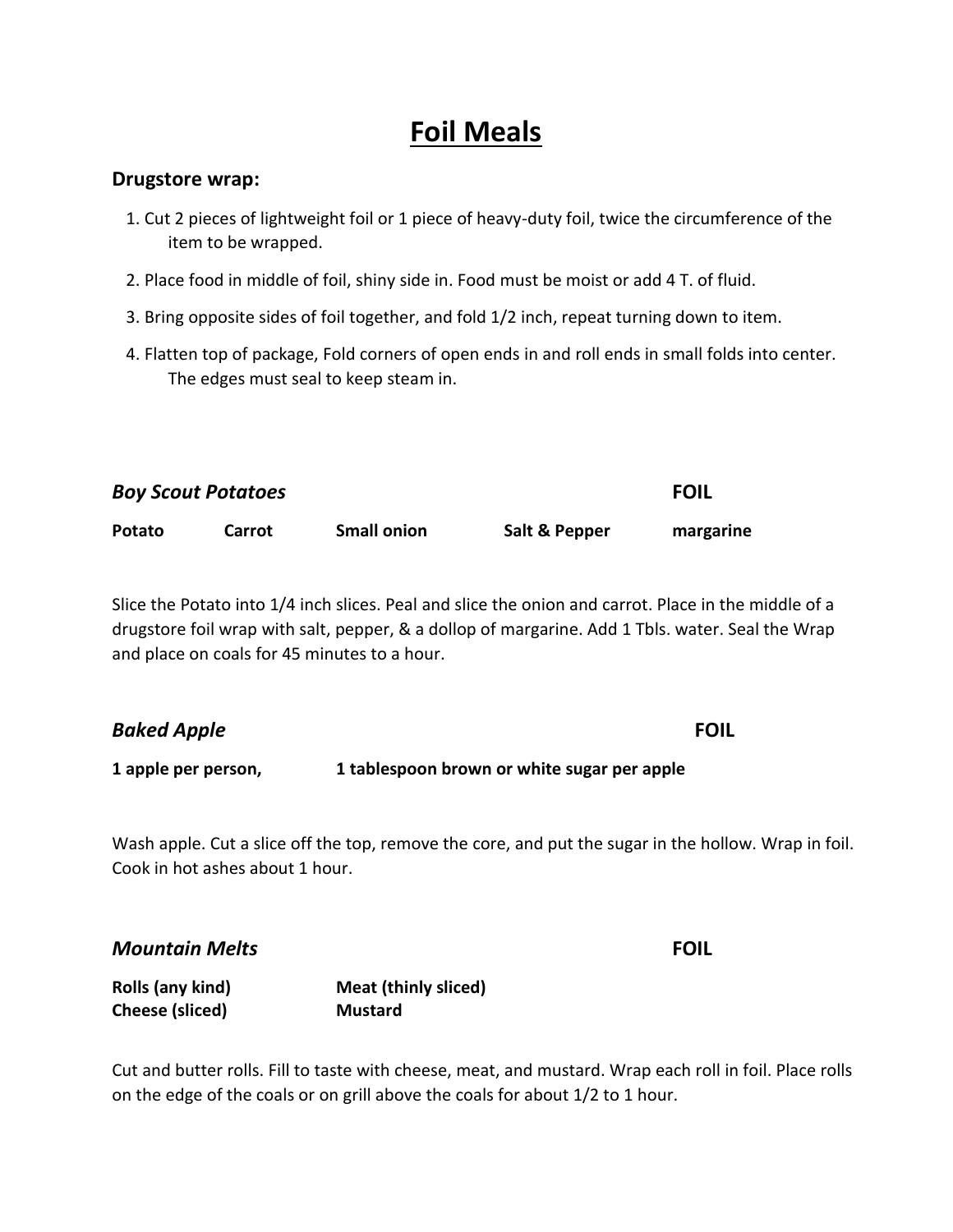#### **Cheese Potatoes in a Parcel <b>FOIL FOIL**

**1 Med. Potato, peeled and sliced 2 oz. Cheese cut in cubes 1 tbs. Butter or Margarine salt, pepper, paprika**

**1 slice Bacon, diced 3 slices onion, separated into rings**

Use a double thick piece of heavy duty foil. With a little oil, lay the potatoes on the foil, distributing the slices evenly, and season with a little salt, pepper, and paprika. Scatter the cheese and bacon and onion rings evenly over the potatoes, sprinkle the butter pieces on top. Fold the foil to form a parcel, closing the edges carefully.

Cook the cheese potatoes over a charcoal grill for 50 minutes, turning the parcel repeatedly.

You can use dried diced onions and dried bacon, but add a few tbs. water.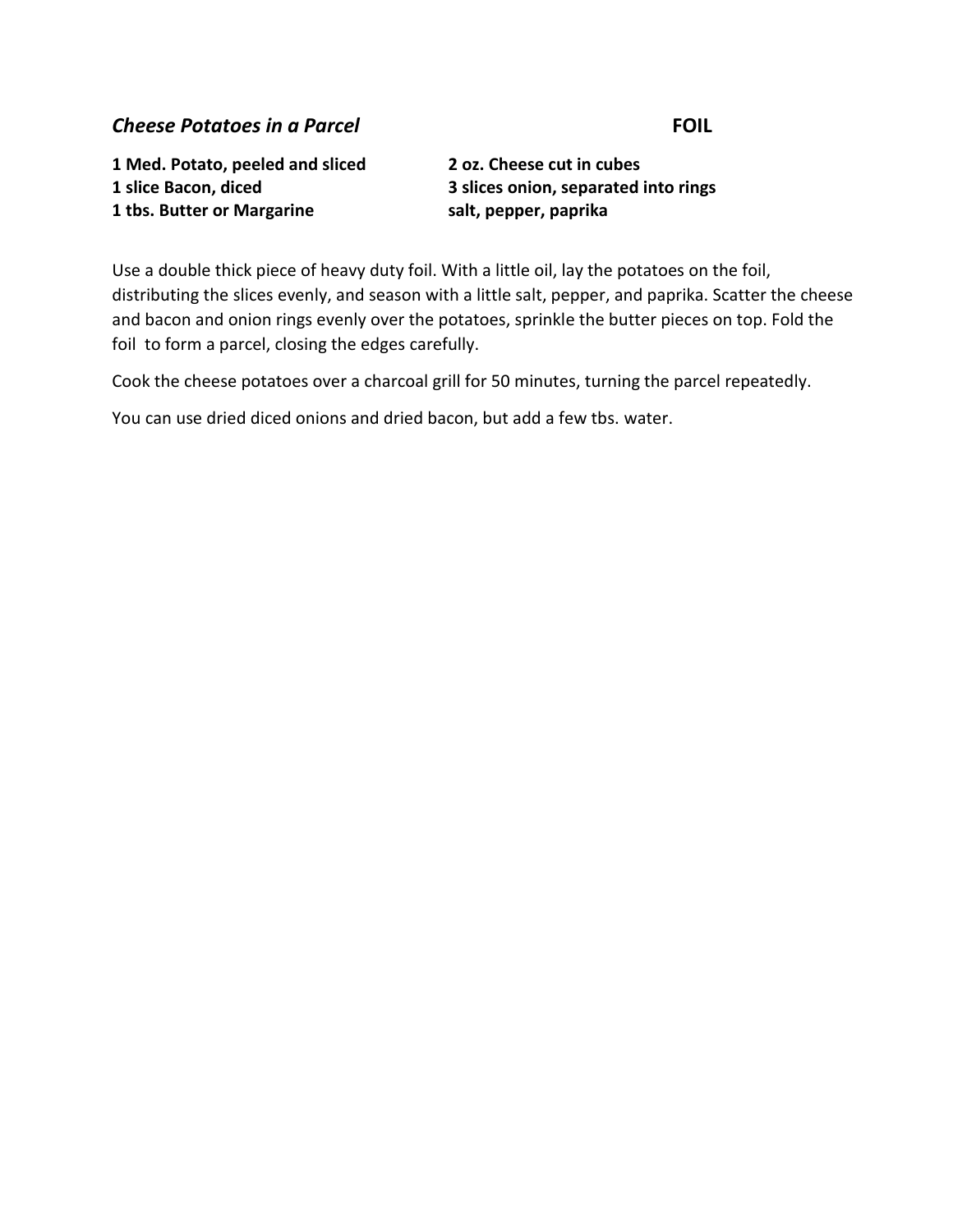## **Campfire Cooking**

**Crescent Rolls on a Stick STICK** 

**tube of refrigerated Crescent rolls Butter or margarine Jam, jelly or honey**

Using a thick green stick about 1 inch in diameter, wrap the dough for a crescent roll spiral fashion around the tip of the stick. Leave space with the spiral for the heat to reach all of the dough. Press the ends of the dough to the stick to stick to the stick..... Hold the stick over coals for 15-20 min., turning frequently as you salivate. When golden brown, slip the roll of the stick and spread with butter, jam, jelly, or honey. plan for 1-3 rolls per scout.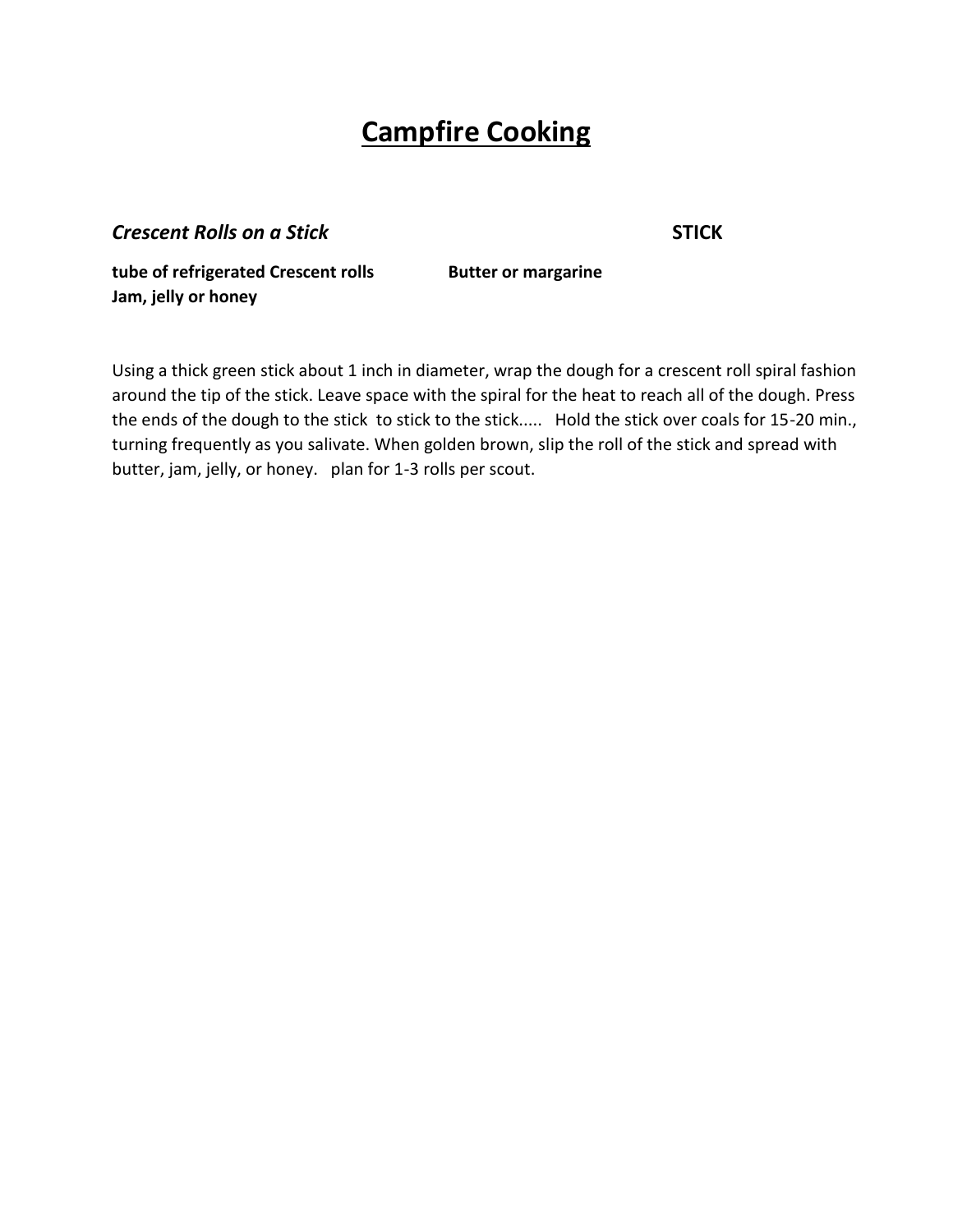## **Desserts**

### *Baked Bananas* **FOIL**

Do not peel the bananas, but cut off the end tips to keep from breaking the foil. Slit the skin on the inside curve and fill with raisins and cinnamon sugar, chocolate or butterscotch chips, M&M's , brown sugar, chocolate bar squares, wheat germ, mini-marshmallows. Place on heavy foil and wrap tightly. Heat over coals 10-15 minutes.

**2 cups biscuit mix 1 cup margarine 2 cups sugar 1 can fruit, drained 2 cups milk or water**

Mix the biscuit mix, sugar, milk, and margarine. Add fruit and stir. Bake in covered oven about 1 hour. serves 8.

### *Apple Rings* **FOIL**

For each serving, place **3-4 thick apple slices** in **heavy double foil**. Sprinkle with **brown sugar** and **grated orange peel**. Dot with margarine and seal. Cook over low coals 10-15 minutes.

*Foiled Again Apples.* **FOIL**

Place a peeled and cored **apple** on a double square of **heavy foil**. Fill center with 1 T crushed **pineapple** and **raisins**. Sprinkle generously with **cinnamon sugar**. Fold foil around each apple and seal tightly. Place in glowing coals and bake 20-40 minutes depending on size. You can also try cinnamon candies for filling.

### *Trail Cobbler* **DUTCH OVEN**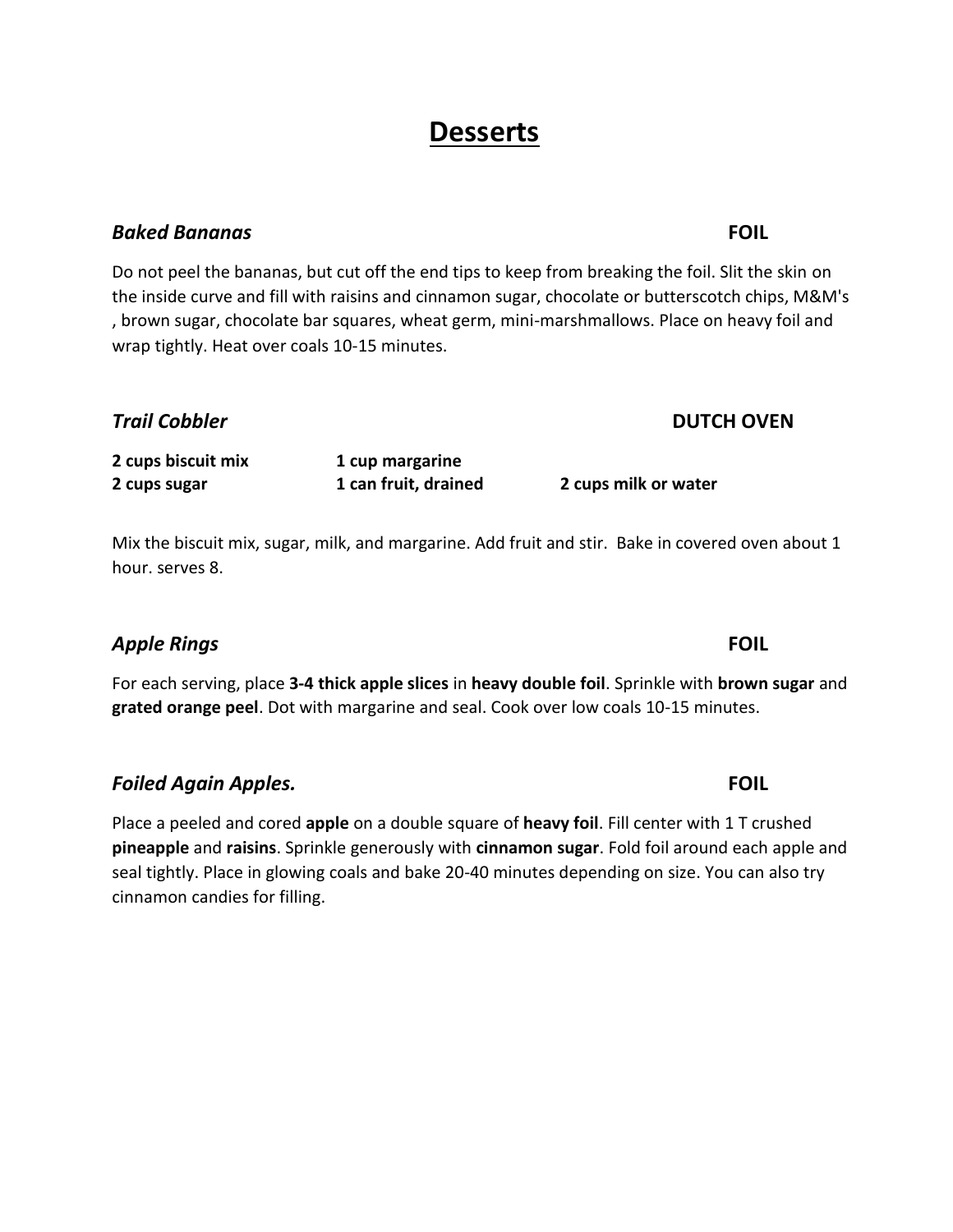*Dutch Oven cake* **DUTCH OVEN**

### **1 box cake mix (your choice) 2 cans fruit pie filling margarine eggs if needed for cake**

Empty the cake mix into a Large zip-lock type bag, add water and eggs according to box directions. Close the bag and mix by needing the bag.

Line the Dutch oven with heavy foil, (saves on clean-up). Empty the 2 cans of fruit pie filling into the lined Dutch oven, pour the cake mix over the top. Don't stir. Cover and place on coals, add 5- 10 hot coals on top. Bake 30-45 minutes. Check with tooth pick or cleaned green stick.

combinations:

Chocolate cake and cherry pie filling

Yellow cake and peach pie filling with maraschino cherries (no steams)

White cake and apple pie filling with cinnamon

#### *Instant Pie* **ONE POT**

**1 box instant pudding mix, 1/4 cup instant milk graham crackers.** 

Mix the pudding and dried milk with the right amount of cold water and beat with a whisk until thick. Pour into cups. Top with crushed graham crackers. **Serves 3-4.**

**Chocolate Tortillas SKILLET** 

| <b>2 flour tortillas</b> |  |  |  |  |
|--------------------------|--|--|--|--|
| mini Marshmallows        |  |  |  |  |

**2 flour tortillas chocolate bar or chips mini Marshmallows vegetable. oil**

Heat skillet with oil, Add tortilla. Add chocolate chips or pieces of bar and the marshmallows. Cover with second tortilla and flip. Cover until chocolate melts.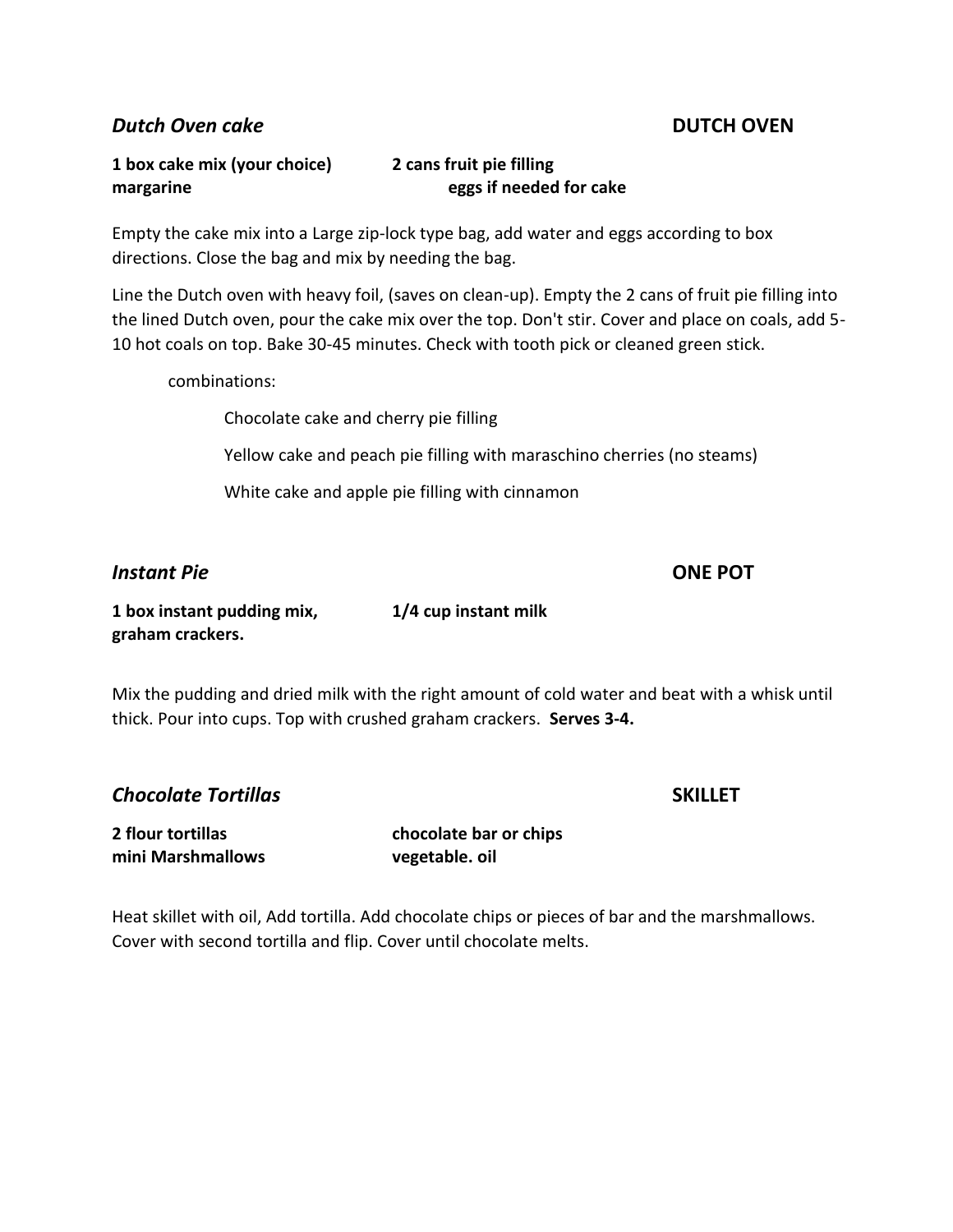# **Backpacking and Trail Food**

## **Trail Meals:**

Trail foods should be quick or no-cook foods for a fast, sit and eat or eat while walking meal. Here are a couple of tables for pick and mix meals. Pick and bag for each meal or keep in a large bag for the trail. Remember that what you don't eat the first couple of days will be left for the last. If you plan for 7 days, don't eat it all the first three.

**NOTE: Trail meal items should NOT require refrigeration. Remember they will travel in your pack, sometimes for multiple days.**

## Trail Breakfast

| dairy         | meat          | grain                    | fruit          | fun             |
|---------------|---------------|--------------------------|----------------|-----------------|
| hard cheese   | jerky         | bagel                    | dried apples   | trail mix       |
| cheese spread | bacon bar     | crackers                 | banana chips   | choc. granola   |
| string cheese | hard salami   | melba toast              | fruit bits     | nuts            |
|               | meat sticks   | graham cracker           | fruit leathers | sunflower seeds |
| drinks        |               | oatmeal, instant raisins |                | pumpkin seeds   |
| water         |               | grits, instant           | orange         |                 |
| Tang          | peanut butter | cream of wheat           | cranasins      |                 |
| tea           | powder eggs   | pilot bread              |                |                 |
| powder mixes  | eggbeaters    | cereal mixes             |                |                 |
| hot chocolate |               | granola bar              |                |                 |

### **Mix and Match: Pick one from each category.**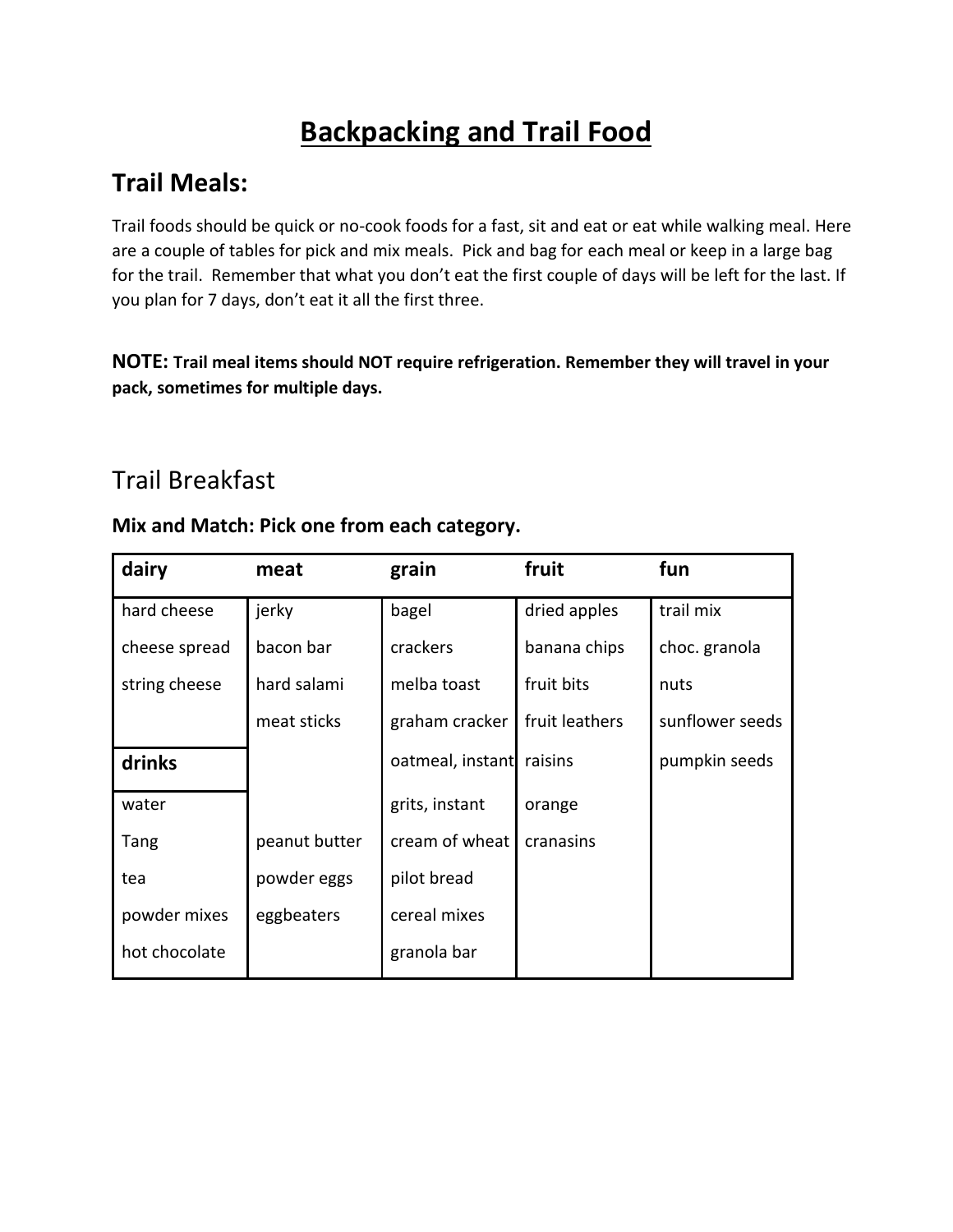|  | Trail Lunches Pick one from each category. |
|--|--------------------------------------------|
|--|--------------------------------------------|

| dairy         | meat          | grain           | fruit          | fun             |
|---------------|---------------|-----------------|----------------|-----------------|
| hard cheese   | jerky         | bagel           | dried apples   | hard candies    |
| cheese spread | can tuna      | crackers        | banana chips   | <b>GORP</b>     |
| string cheese | canned spread | melba toast     | fruit bits     | trail mix       |
|               | hard salami   | graham cracker  | fruit leathers | candy bar       |
| drinks        | meat sticks   | corn chips      | raisins        | choc granola    |
| water         |               | flour tortillas | walking apple  | nuts            |
| kool aid      | peanut butter | wheat bread     | orange         | sunflower seeds |
| gator types   | jelly         | pilot bread     |                | pumpkin seeds   |
| powder mixes  |               | pretzels        |                | cereal mixes    |
|               |               | granola bar     |                |                 |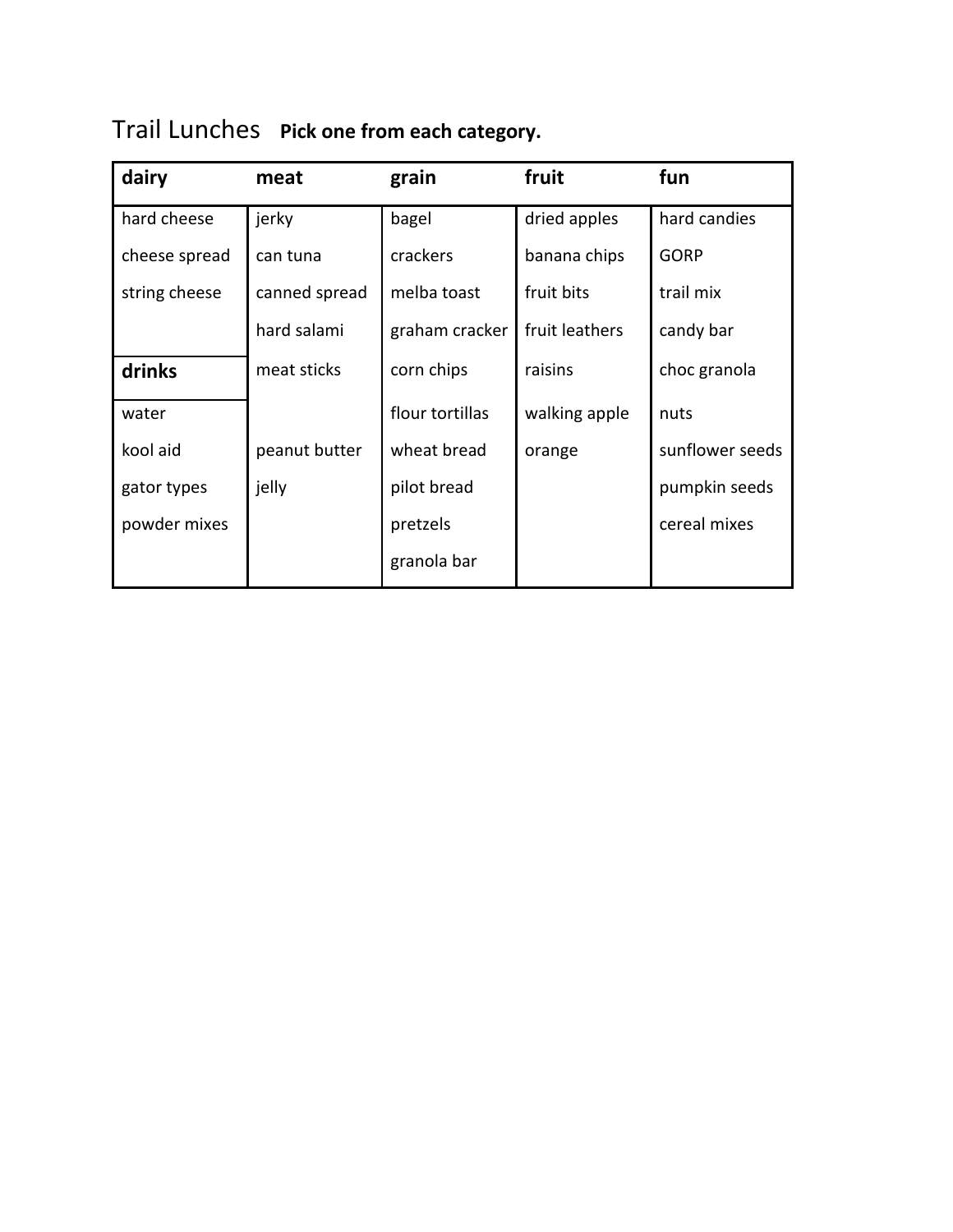## **GORP and SNACKS**

**NOTE: Nuts may not be allowed if a person in your group has an allergy to them**

**Good Old Raisins and Peanuts Granola, Oats, Raisins, and Peanuts 1 cup salted peanuts or dried roasted peanuts 1 cup raisins**

mix in a Zip lock bag and eat on the trail.

#### *GORPMM*

**1 cup salted peanuts or dried roasted peanuts 1 cup raisins 1 cup M&M's** mix in a Zip lock bag and eat on the trail.

### *Good-for-you-GORP*

**2 1/2 cups low-fat granola 1 cup dried pears 1/2 cup M&M's** mix in a Zip lock bag and eat on the trail.

### *Sunny GORP*

**1 cup salted peanuts or dried roasted peanuts 1 cup raisins 1 cup roasted sunflower kernels 1 cup M&M's** mix in a large Zip lock bag and eat on the trail.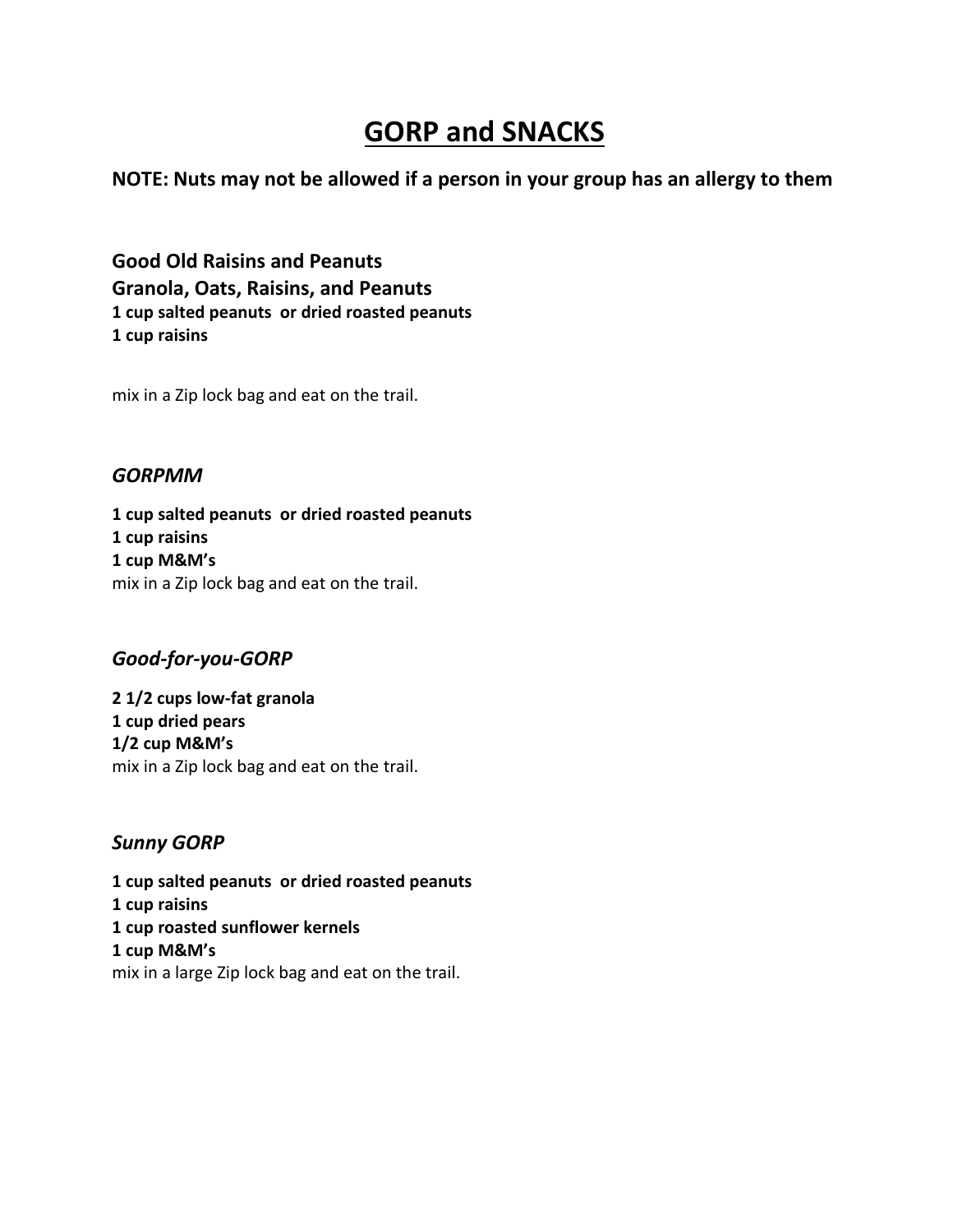### *Fruity GORP*

**1 cup salted peanuts or dried roasted peanuts 1 cup dried Fruit Bits 1 cup roasted sunflower kernels 1 cup M&M's** mix in a large Zip lock bag and eat on the trail.

#### *Mixed GORP*

**1 cup mixed nuts or dried roasted mixed nuts 1 cup dried Fruit Bits 1 cup roasted sunflower kernels 1 cup M&M's** mix in a large Zip lock bag and eat on the trail.

*Mac GORP Backpacker Magazine*

**1/2 cup mixed nuts 1/2 cup Macadamia nuts 1 cup dried Fruit Bits 1 cup roasted sunflower kernels 1 cup M&M's** mix in a large Zip lock bag and eat on the trail.

*Tom Brokaw's Granola GORP Backpacker Magazine*

**1 cup pitted dates, prunes, raisins or other dried fruit 4 cups old-fashioned oatmeal 1 cup shredded coconut 1 cup pine nuts or walnuts 1 cup wheat germ 1/3 cup sesame seeds 1/2 cup honey 1/2 cup oil**

Snip fruit into small pieces and set aside. Combine dry ingredients in a large bowel. In a sauce pan, stir together honey and oil and heat to boil. Pour over dry ingredients, and mix. Spread onto two 10"x15" baking sheets. Bake 25 minutes at 325°F, stirring occasionally. Add fruit once the granola is cool.